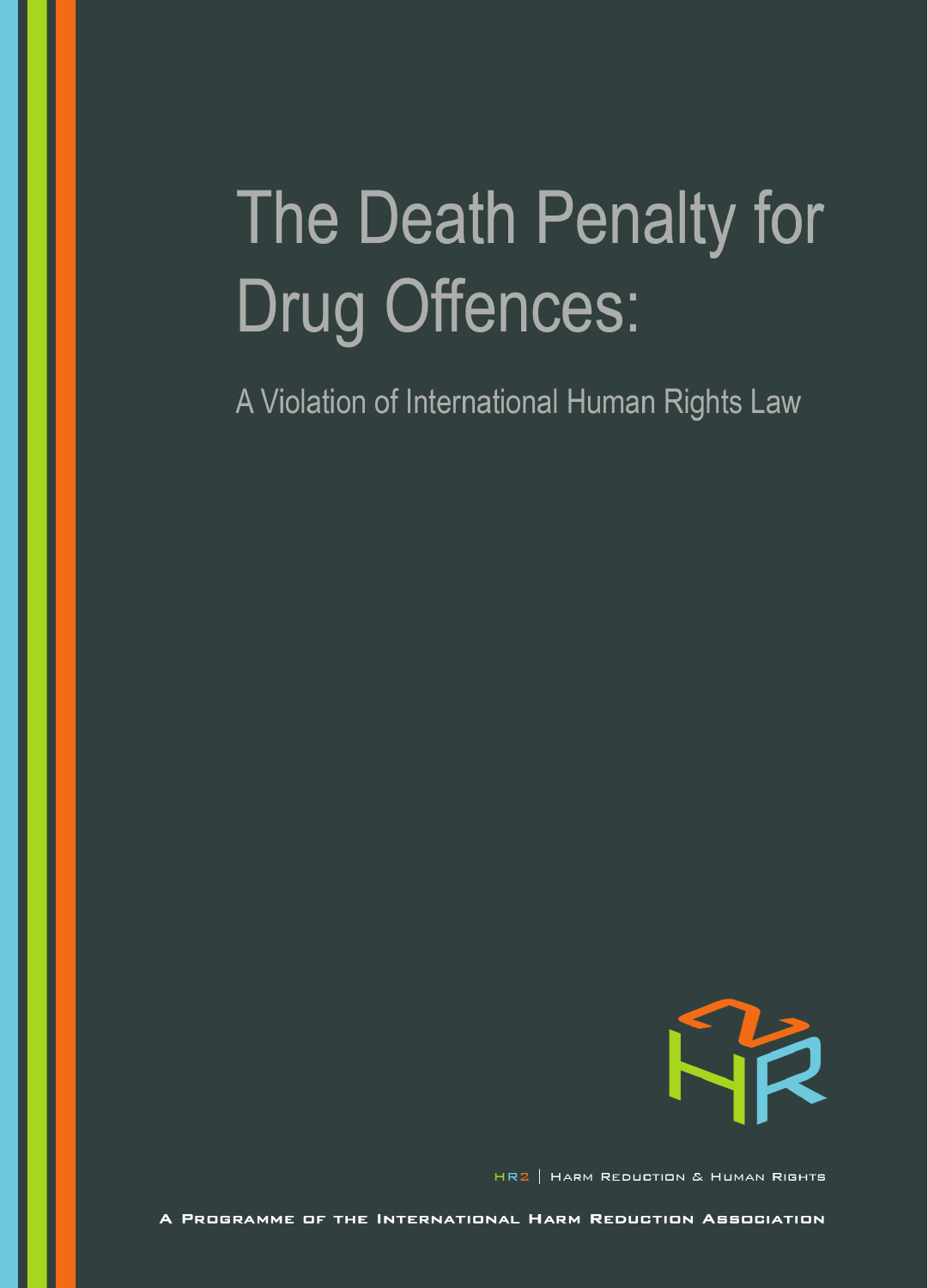# **The Death Penalty for Drug Offences:** A Violation of International Human Rights Law

Rick Lines © 2007 International Harm Reduction Association

ISBN ???

This report was produced by HR2, the Human Rights Monitoring and Policy Analysis Programme of the International Harm Reduction Association.

#### Acknowledgements:

The author would like to thank Professor William A. Schabas, Director of the Irish Centre for Human Rights at the National University of Ireland, Galway for his comments on an early draft of this report. Thanks also to Professor Gerry Stimson, Catherine Cook, Damon Barrett and Jamie Bridge at IHRA for their comments and feedback.

> Design by Mark Joyce Printing by ???

#### **International Harm Reduction Association**

40 Bermondsey Street, 2nd floor London SE1 3UD United Kingdom Telephone: +44 (0)207 940 7525 E-mail: info@ihra.net Website: www.ihra.net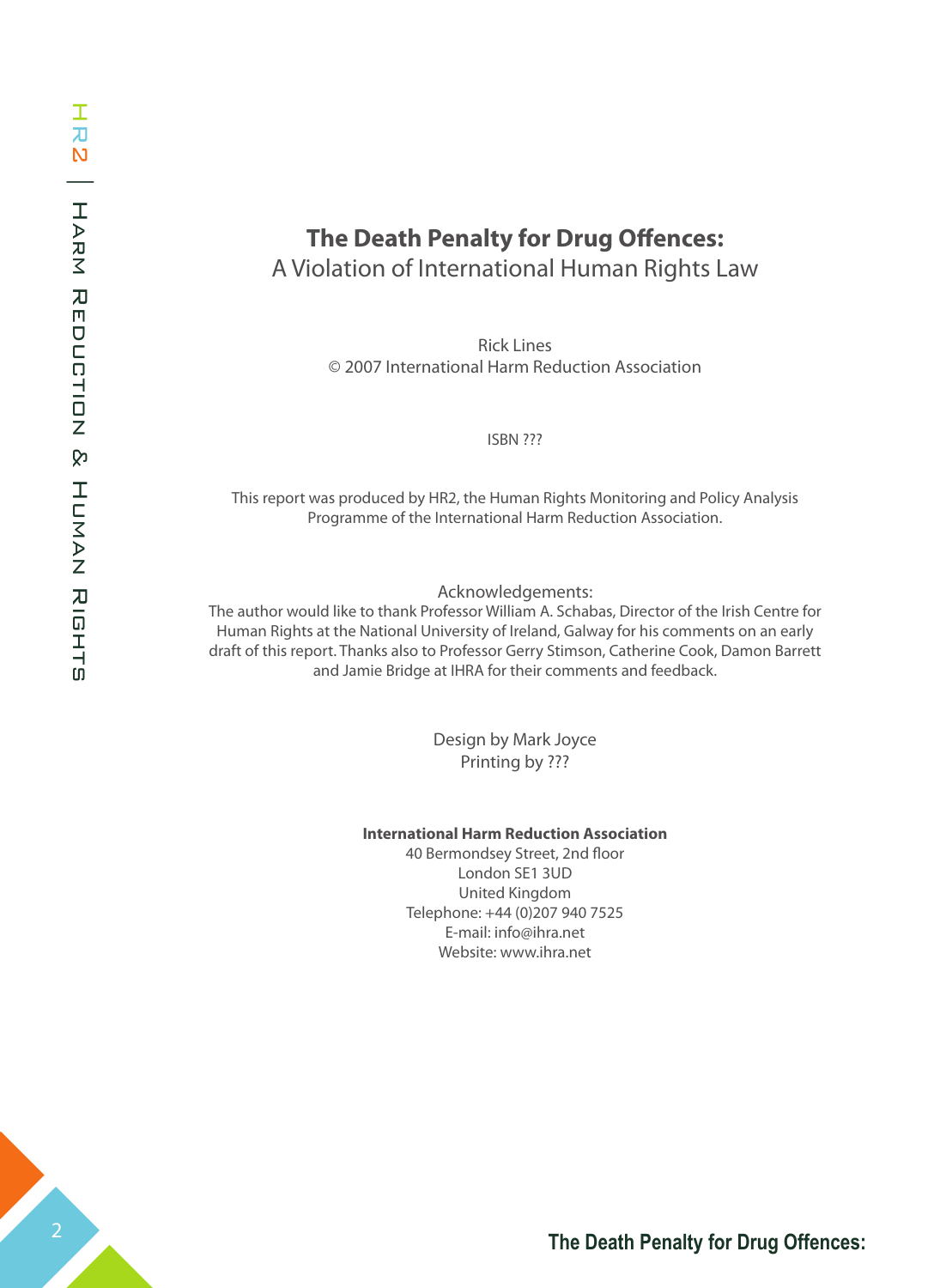## Table of contents

| 1. Executive summary                                                    | Page 2 |
|-------------------------------------------------------------------------|--------|
| 2. Introduction                                                         |        |
| 3. Background: The use of the death penalty for drug offences           | Page 3 |
| 3.1 Capital drug crimes in domestic legislation                         | Page 3 |
| 3.2 Moral and utilitarian rationales                                    | Page 3 |
| 4. International human rights law and the                               |        |
| interpretation of 'most serious crimes'                                 | Page 3 |
| 5. Do drug offences meet the threshold of 'most serious crimes'? Page 3 |        |
| 5.1 Drug crimes as 'most serious crimes' in                             |        |
| international human rights law                                          | Page 3 |
| 5.2 Drug crimes as capital crimes in domestic legislation               | Page 3 |
| 6. Conclusion                                                           | Page 3 |
| 7. Sources and bibliography                                             | Page 3 |
| 7.1 International treaties                                              | Page 3 |
| 7.2 United Nations                                                      | Page 3 |
| 7.3 Legislation                                                         | Page 3 |
| 7.4 Amnesty International                                               | Page 3 |
| 7.5 General bibliography                                                | Page 3 |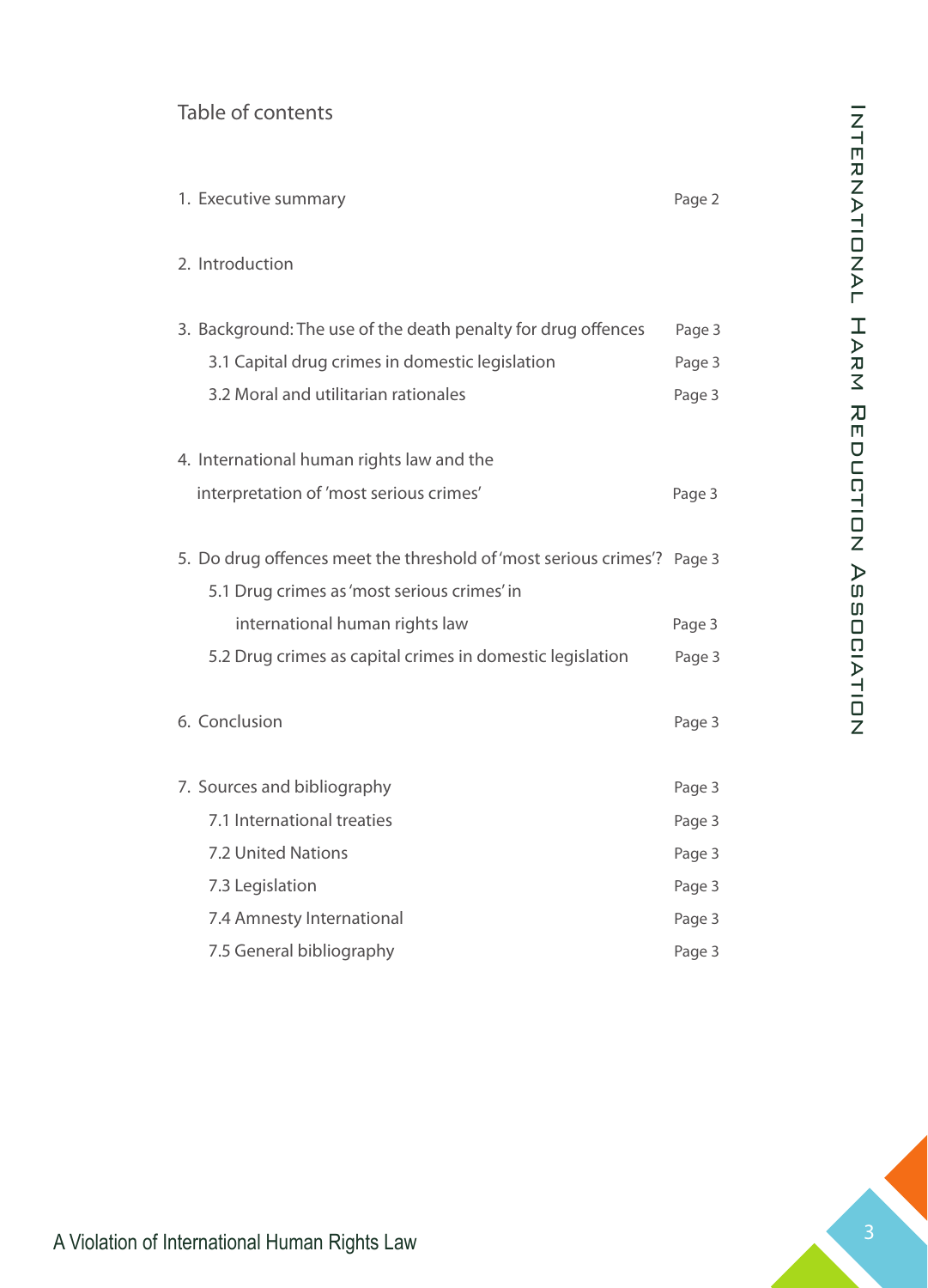"More than 50 journalists, ministers and officials [in Thailand] witnessed the execution in April [ 2001] of four men convicted of drug offences and one of murder. The men were only given two hours' notice that they were to die that day. Suranit Chaugyampin, advisor to the prime minister's office, was quoted as saying that it was being done for psychological reasons, to let those involved in the drug trade see that the government were serious in their efforts to stamp it out."

> **Amnesty International The Death Penalty Worldwide: Developments in 2001 April 2002**

"[R]espect for all human rights is and must be an essential component of measures taken to address the drug problem."

> **UN General Assembly International Cooperation Against the World Drug Problem January 2002**

**The Death Penalty for Drug Offences:**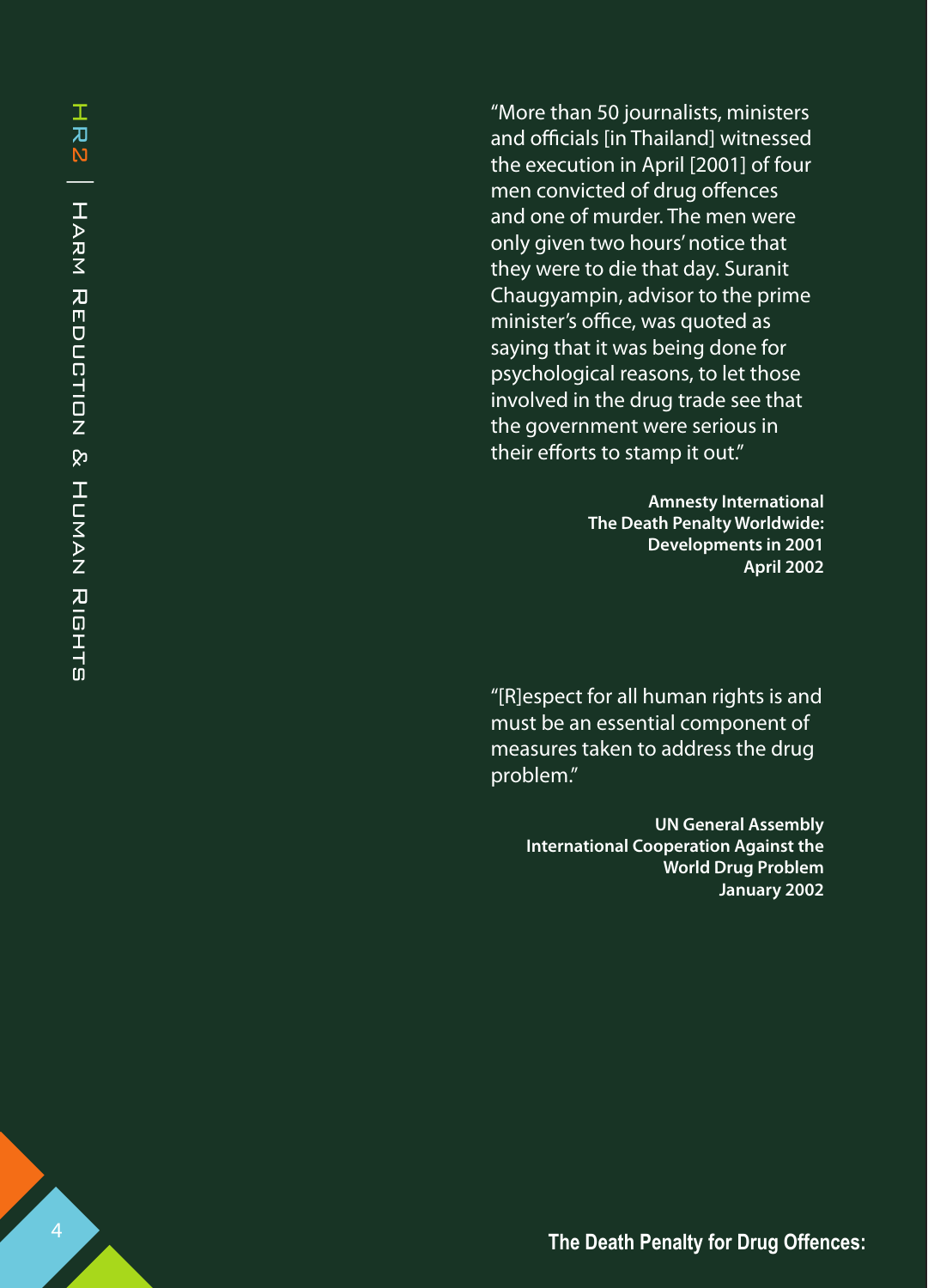# **1 Executive summary**

Amnesty International reports that the death penalty has been abolished in law or practice in 130 states. Of the sixty-seven 'retentionist' countries that continue to use capital punishment, nearly half have legislation applying the death penalty for drug-related offences. Although the number of people put to death annually for drug convictions is difficult to calculate, it is clear that a significant number of executions for drug offences take place each year.

Despite the remarkable international trend towards the abolition of capital punishment over the past twenty years, the number of countries expanding the application of the death penalty to include drug offences has increased during the same period. Typically the application of capital punishment is for drug trafficking, cultivation, manufacturing and/or importing/exporting, however the definition of capital narcotics crimes is not limited to these offences. In fact, the types of drug offences which carry a sentence of death are broad and diverse and include possession of illicit drugs in some countries.

Although capital punishment is not prohibited under customary international law, its application is limited in significant ways. Article 6(2) of the International Covenant on Civil and Political Rights (ICCPR) states that the penalty of death may only be applied to the 'most serious crimes'. Over the past twenty-five years, human rights bodies have interpreted Article 6(2) in a manner that limits the number and types of offences for which execution is allowable under international human rights law.

A review of how the UN Human Rights Committee, the UN Secretary-General and various UN special rapporteurs on human rights have interpreted 'most serious crimes' reveals several areas of consensus as to the threshold necessary to satisfy the requirements of Article 6(2) of the ICCPR. These include:

- 1. 'Most serious crimes' should be interpreted in the most restrictive and exceptional manner possible.
- 2. The death penalty should only be considered in cases where the crime is intentional and results in lethal or extremely grave consequences.
- States should repeal legislation 3. prescribing capital punishment for economic, non-violent or victimless offences.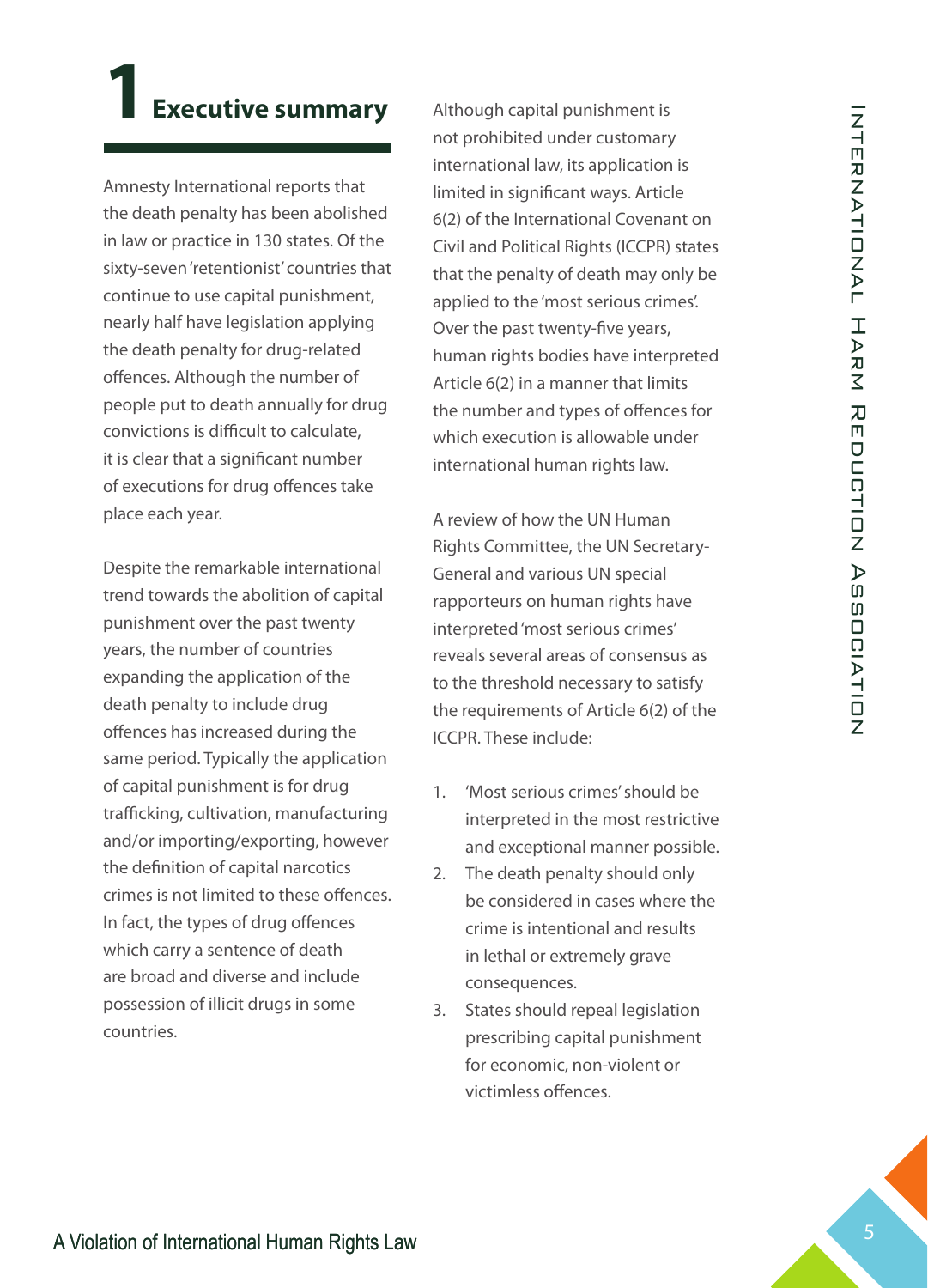While many retentionist governments argue that drug offences fall under the umbrella of 'most serious crimes', this is not the perspective of international human rights monitors and treaty bodies. Both the UN Human Rights Committee (the body responsible for monitoring compliance with the terms of the ICCPR) and the UN Special Rapporteur on Extrajudicial, Summary or Arbitrary Executions have stated that drug offences do not constitute 'most serious crimes' and that executions for such offences are therefore in violation of international human rights law.

Additionally, a comparison of domestic drug legislation among retentionist countries reveals a huge disparity in the definition of a capital drug offence. The fact that there is little consensus among retentionist states about the threshold of a capital offence indicates that the definition of a 'most serious crime' within drug offences is an arbitrary and inconsistent exercise at best.

Despite these facts, and the significant number of executions occurring annually for drug convictions, there has been little public outcry. Indeed, the dearth of international attention paid to human rights abuses against people who use drugs suggests that some of the same moralising that drives repressive policy and legislation have also impeded the development of progressive human rights discourse in this area.

Addressing this situation through established international mechanisms is complicated by the inherent contradictions facing the UN as the body tasked by the international community with both promoting human rights worldwide and promoting the international narcotics control regime that drives, or provides ideological justification for, these abuses.

It is often stated that the progress towards the abolition of capital punishment over the past twenty years is a dramatic example of the success of the human rights movement worldwide. If this is indeed the case, then the expansion of capital punishment for drug offences during this same period is a dramatic failure. This situation not only demands attention among abolitionists, but also points to the need for the human rights movement to speak out on state abuses against people who use drugs.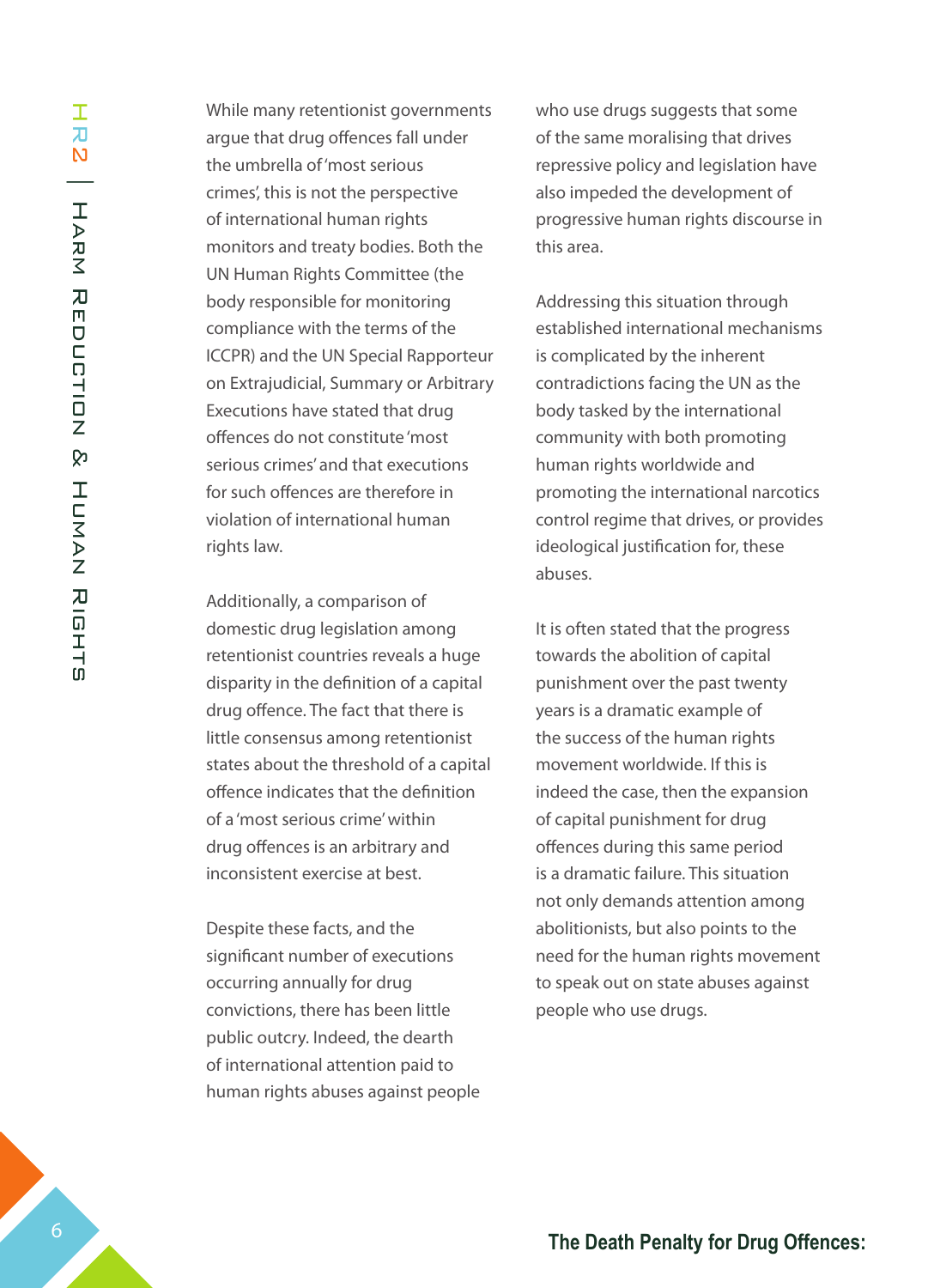# **2 Introduction**

According to Amnesty International, the death penalty has been abolished in law or practice in 130 states. This figure includes countries that are abolitionist for all crimes, abolitionist for ordinary crimes (offences committed during peacetime) and de facto abolitionist (those that have not carried out an execution in the past ten years despite the existence of capital punishment in their statutes).<sup>1</sup> Of the sixty-seven 'retentionist' states that continue to use capital punishment, nearly half have legislation applying the death penalty for drug-related offences. In contrast to the international trend towards the abolition of capital punishment,<sup>2</sup> the number of countries applying the death penalty to drug offenders has increased over the past twenty years.

Under the International Covenant on Civil and Political Rights (ICCPR), the use of capital punishment, while not prohibited, is restricted in several ways. One of the key restrictions is contained in Article 6(2), which states that the penalty of death may only be applied for the 'most serious crimes'. Over the past twenty-five years, human rights bodies have interpreted Article 6(2) in a manner that limits the number and types of offences for which a penalty of death is allowable under international human rights law. However, many retentionist states continue to argue that drug crimes fall under the umbrella of 'most serious crimes' and claim that the use of capital punishment for drug offences is justified.<sup>3</sup>

This report examines the use of capital punishment for drug offences, and considers whether drug crimes meet the threshold of 'most serious crimes' as interpreted under the ICCPR. It reviews the legislation and practice in retentionist states, and discusses the approach of various human rights bodies to the issue. Finally, it argues that drug-related offences do not constitute 'most serious crimes', and consequently finds that the execution of drug offenders violates international human rights law.

<sup>1</sup> Amnesty International (5 August 2007).

<sup>2</sup> Schabas (2002) p. 20.

<sup>3</sup> For example, Government of Singapore (1997) para. 3.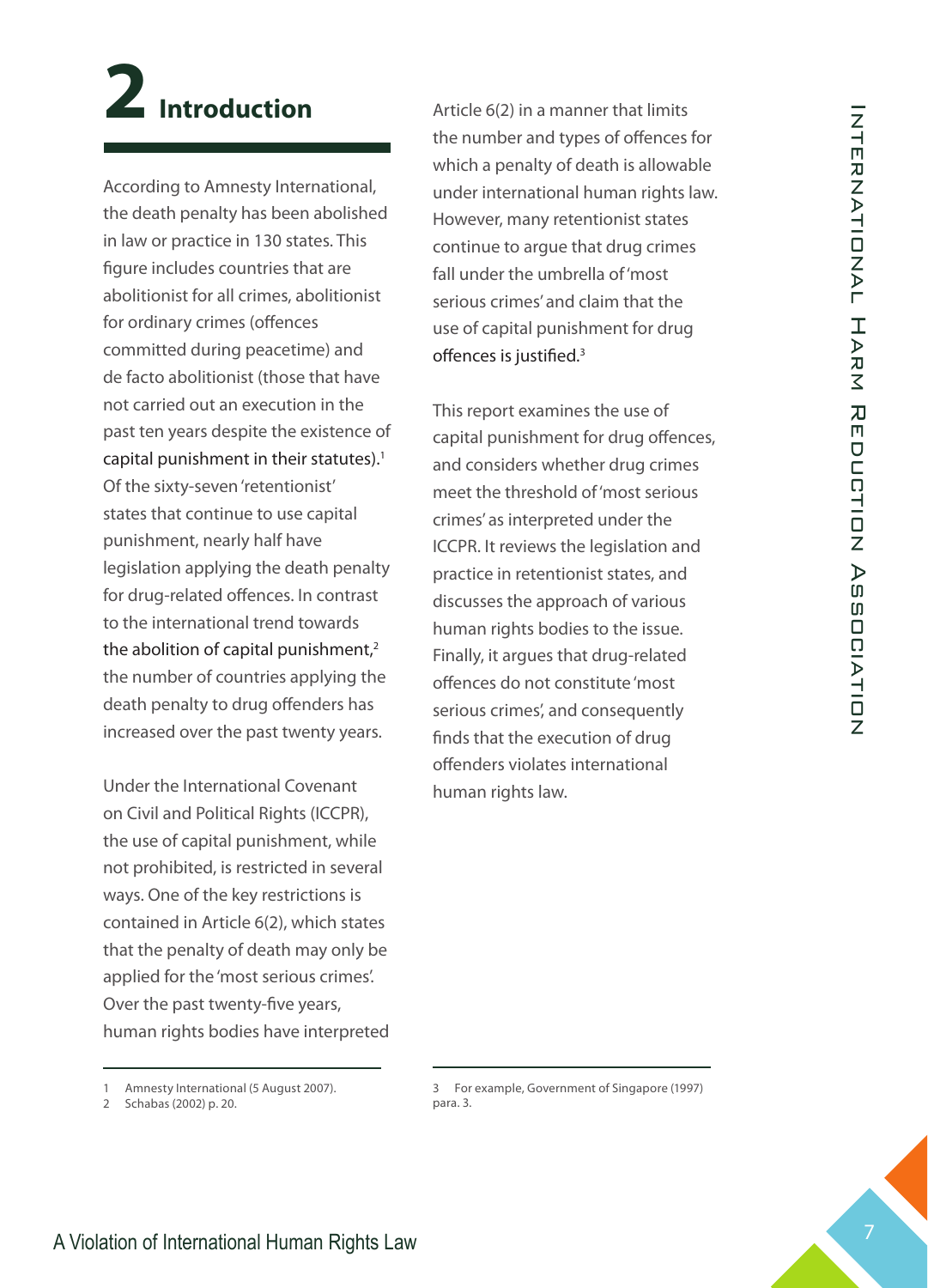# **3 Background: The use of the death penalty for drug offenders**

In 1985, the death penalty for drug offences was in force in twenty-two countries. Ten years later, in 1995, this number had increased to twenty-six. By the end of 2000, at least thirtyfour states had enacted legislation providing for capital punishment for drug crimes, the majority of these being in the Middle East, North Africa and Asia Pacific regions.<sup>4</sup> In a number of these countries, certain drug offences carry a mandatory sentence of death.<sup>5</sup>

The number of countries actually carrying out executions, and the number of people put to death annually for drug convictions, are more difficult figures to calculate. It is clear that not all of these countries are implementing the death sentences provided for in their legislation. Nevertheless, it is equally clear that a significant number of executions for drug offences take place each year.

A review of various reports from UN agencies, non-governmental organisations and media outlets shows that in recent years executions for drug offences have been carried out in countries including China,<sup>6</sup> Egypt,<sup>7</sup> Indonesia,<sup>8</sup> Iran,<sup>9</sup> Kuwait,<sup>10</sup> Malaysia,<sup>11</sup> Saudi Arabia,<sup>12</sup> Singapore,<sup>13</sup> Thailand<sup>14</sup> and Viet Nam.<sup>15</sup> Even in countries that are not actively executing drug offenders, death sentences for drug-related crimes continue to be pronounced.16

While in some of these countries the number of executions is small, in others drug offenders constitute a significant proportion of total executions. For example, in Malaysia, between July 2004 and July 2005,

<sup>4</sup> In 2001, the UN Commission on Crime Prevention and Criminal Justice (para. 90) identified Bahrain, Bangladesh, Brunei Darussalam, China, Cuba, Democratic Republic of Congo, Egypt, Guyana, India, Indonesia, Iran, Iraq, Jordan, Kuwait, Libya, Malaysia, Myanmar, Oman, Pakistan, Philippines, Qatar, Saudi Arabia, Singapore, South Korea, Sri Lanka, Sudan, Syrian Arab Republic, Taiwan, Tajikistan, Thailand, United Arab Emirates, United States (federal law), Uzbekistan and Viet Nam as those countries with capital punishment for drug crimes. Since this report was published, the Philippines has abolished the death penalty and Amnesty International has judged Brunei Darussalam, Myanmar and Sri Lanka to be abolitionist in practice. However, the above list does not include Yemen and Laos, both of which have capital punishment for drug offences: see *Yemen Times* (2006); Amnesty International (28 June 2007). 5 Hood (2002) p. 81.

<sup>6</sup> Amnesty International (2005); Amnesty International (April 2002).

<sup>7</sup> UN Human Rights Committee (28 November 2002) para. 9.

UN Commission on Crime Prevention and Criminal Justice (2001) para. 64; UN Commission on Human Rights (17 March 2005) para. 318. 9 UN Commission on Human Rights (24 March

<sup>2004)</sup> para. 225.

<sup>10</sup> Amnesty International (January 2006).

<sup>11</sup> Amnesty International (December 2000).

<sup>12</sup> Amnesty International (2005). 13 Amnesty International (January 2006); Amnesty

International (June 1998).

<sup>14</sup> Amnesty International (9 May 2001); Amnesty International (April 2002).

<sup>15</sup> Amnesty International (March 2003).

<sup>16</sup> Amnesty International (2004).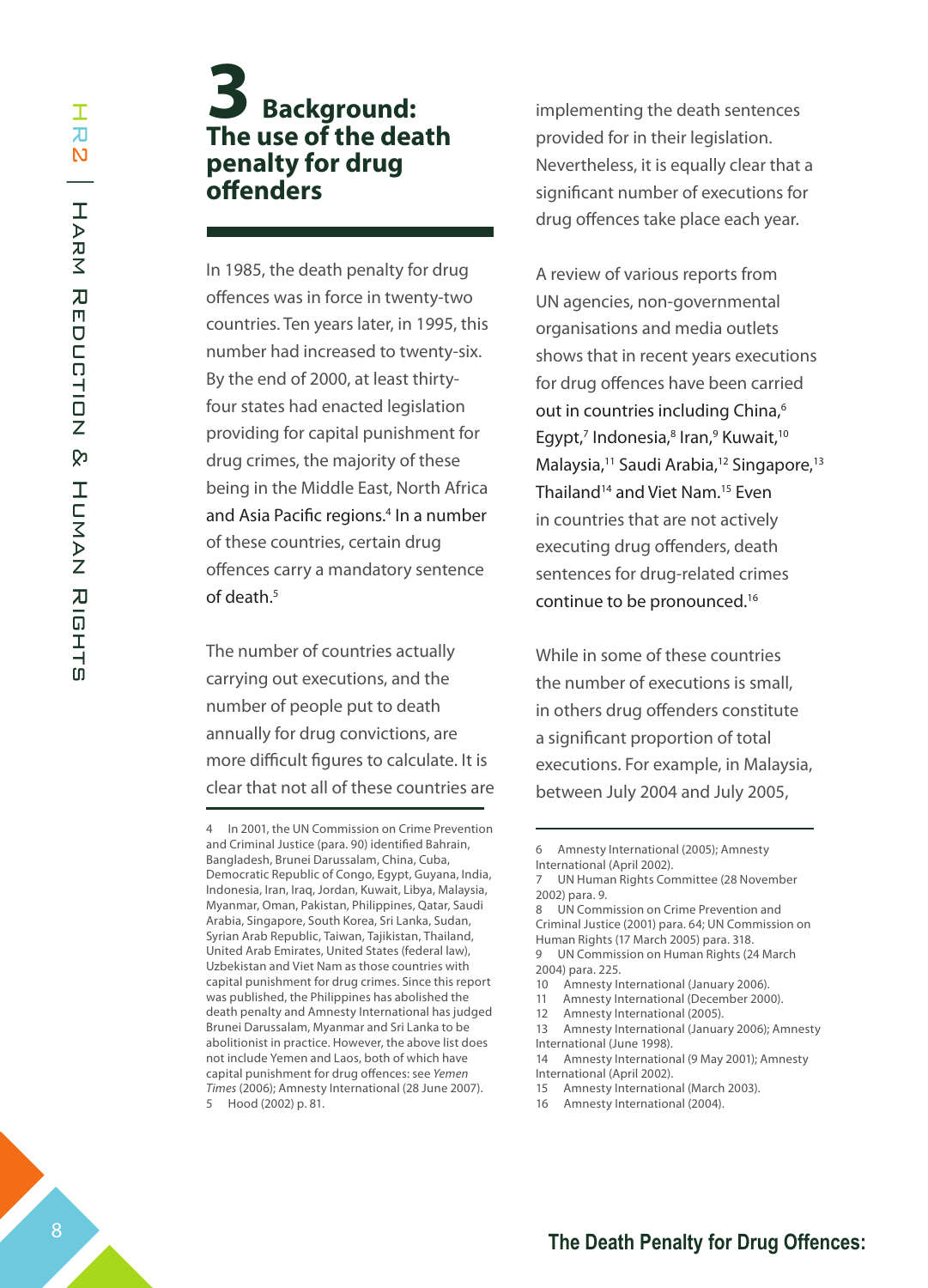thirty-six of the fifty-two executions carried out were for drug trafficking.17 In April 2005, the Internal Security Ministry reported to the Malaysian parliament that 229 people had been executed for drug trafficking over the previous thirty years.<sup>18</sup>

In 2004, Amnesty International reported that twenty-six of the fifty executions conducted in Saudi Arabia in the previous year were for drugrelated offences.19 The following year in the same country, Amnesty reported that 'at least' thirty-three executions were carried out for drug offences.20

The government of Viet Nam admitted in a 2003 submission to the UN Human Rights Committee that, 'over the last years, the death penalty has been mostly given to persons engaged in drug trafficking.'21 According to a recent media report, 'Around 100 people are executed by firing squad in Vietnam each year, mostly for drug-related offences.'22 One UN human rights monitor commenting on the situation noted that 'Concerns have been expressed

- 19 Amnesty International (2004) p. 301.
- 20 Amnesty International (2005).

that at least one third of all publicised death sentences [in Viet Nam] are imposed for drug-related crimes.<sup>23</sup>

Since 1991, more than 400 people have been executed in Singapore, the majority for drug offences.<sup>24</sup> It has been reported that between 1994 and 1999, 76 per cent of all executions were drug-related.<sup>25</sup> According to media reports, Singapore executed seventeen people for drug crimes in 2000, and twenty-two in 2001.<sup>26</sup> In 2004, Amnesty International suggested that Singapore has perhaps the highest per capita execution rate in the world.<sup>27</sup>

In recent years, China has used the UN's International Day Against Drug Abuse and Illicit Drug Trafficking, 26 June, to conduct public executions of drug offenders. In 2001, over fifty people were convicted and publicly executed for drug crimes at mass rallies, at least one of which was broadcast on state television.<sup>28</sup> In 2002, the day was marked by sixtyfour public executions in rallies across the country, the largest of which

- 27 Amnesty International (15 January 2004).
- 28 Amnesty International (April 2002) p. 33.

<sup>17</sup> CS Ling 'Debate over the death penalty heating up' *New Straits Times* (26 March 2006).

<sup>18</sup> *Malaysiakini* (2005).

<sup>21</sup> UN Human Rights Committee (21 July 2003) para 1.

<sup>22 &#</sup>x27;Vietnam law commission wants death penalty for fewer crimes' *Thanh Nien News* (3 November 2006).

<sup>23</sup> UN Commission on Human Rights (27 March 2006) p. 302.

<sup>24</sup> Amnesty International (15 January 2004).

<sup>25</sup> The figures come from a written reply dated 12 January 2001 from the Minister for Home Affairs (Ninth Parliament of Singapore, Second Session) cited in UN Commission on Crime Prevention and Criminal Justice (2001) para. 69.

<sup>26</sup> Tan (2002).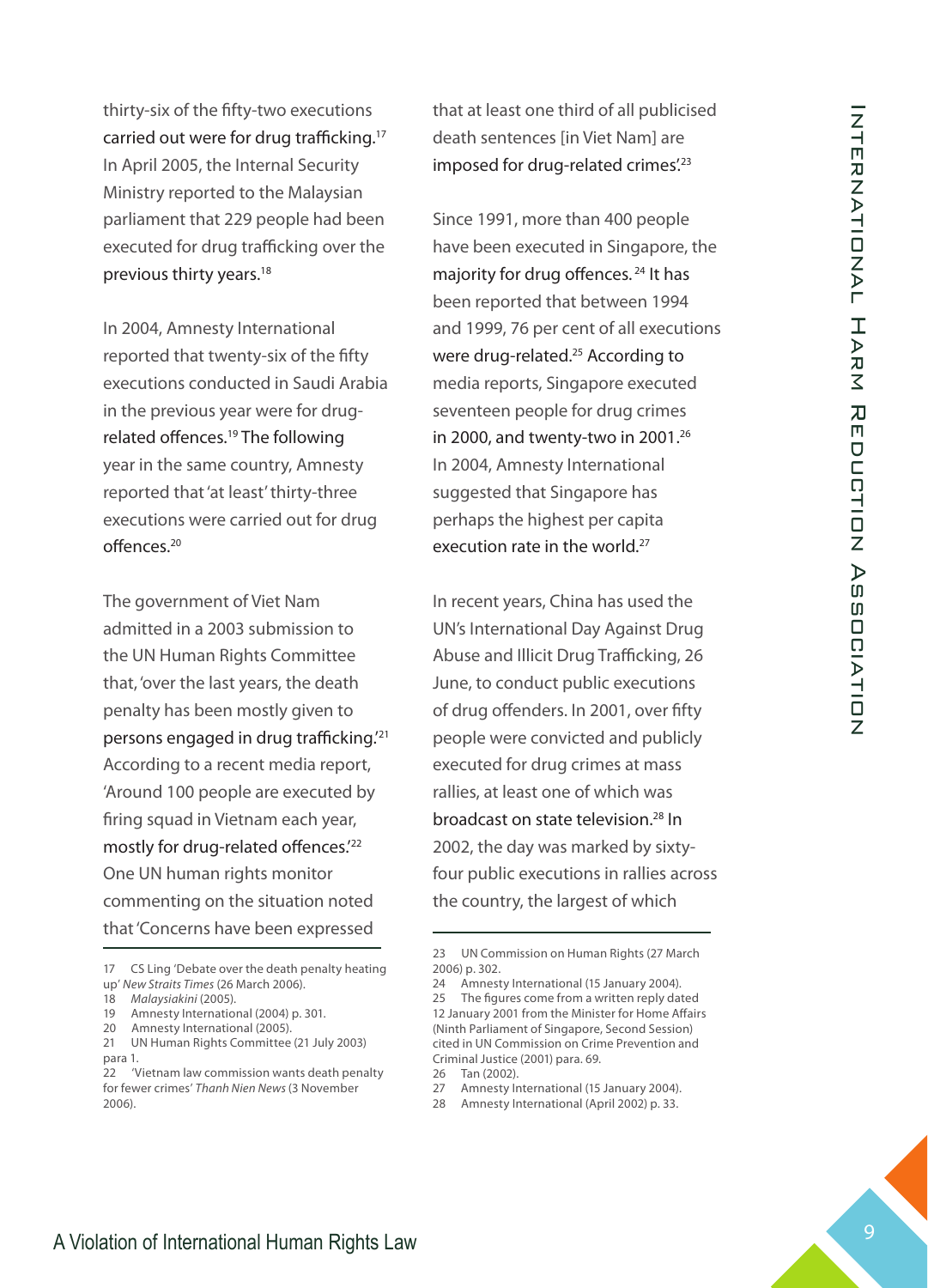took place in the south-western city of Chongqing, where twenty-four people were shot.<sup>29</sup> A UN human rights monitor reported 'dozens' of people being executed to mark the day in 2004,<sup>30</sup> and Amnesty International recorded fifty-five executions for drug offences over a two-week period running up to 26 June 2005.31

## **3.1 Capital drug crimes in domestic legislation**

The increase in countries legislating for the death penalty for drug offences is not the only contradiction to the international trend towards capital punishment abolition. The other is the increasing number and variety of drug-related offences for which the death penalty is being prescribed. The typical application of capital punishment in the domestic legislation of retentionist states is for drug trafficking, cultivation, manufacturing and/or importing/ exporting. However, the definition of capital narcotics crimes is not limited to these offences. In fact, the types of drug crimes which carry a sentence of death are broad and diverse. While the UN Human Rights Committee and others have consistently called for

restrictions in the type and number of offences for which the penalty is death, narcotics control legislation in many countries outlines a disturbing number and variety of capital drug offences.

In many countries, the death penalty may be applied to people in possession of illicit drugs.<sup>32</sup> In countries such as Singapore and Malaysia, the usual burden of proof is reversed so that an individual arrested in possession of a quantity of narcotics exceeding a certain weight is presumed to be trafficking unless he or she can prove otherwise in court. This policy has been criticised by human rights monitors.<sup>33</sup>

In Iran, penalties for possession may be calculated cumulatively. For example, a mandatory death sentence is imposed for possession of more than 30g of heroin or 5kg of opium. Under Iranian legislation, this quantity may be based upon the amount seized during a single arrest, or may be added together over a number of cases. Therefore a person with several convictions for

<sup>29</sup> *Associated Press* (2002).

<sup>30</sup> UN Commission on Human Rights (17 March 2005) para. 69.

<sup>31</sup> Amnesty International (26 June 2007).

<sup>32</sup> For example, Narcotic Drugs and Psychotropic Substances (Amendment) Act 1988 (Act No. 2 of 1989) (India) s. 9.

<sup>33 &#</sup>x27;[T]he Special Rapporteur wishes to express his concern about the existence of laws, particularly those relating to drugs offences in countries such as Malaysia and Singapore, where the presumption of innocence is not fully guaranteed, as the burden of proof lies partially on the accused.' UN Commission on Human Rights (24 December 1996) para. 81.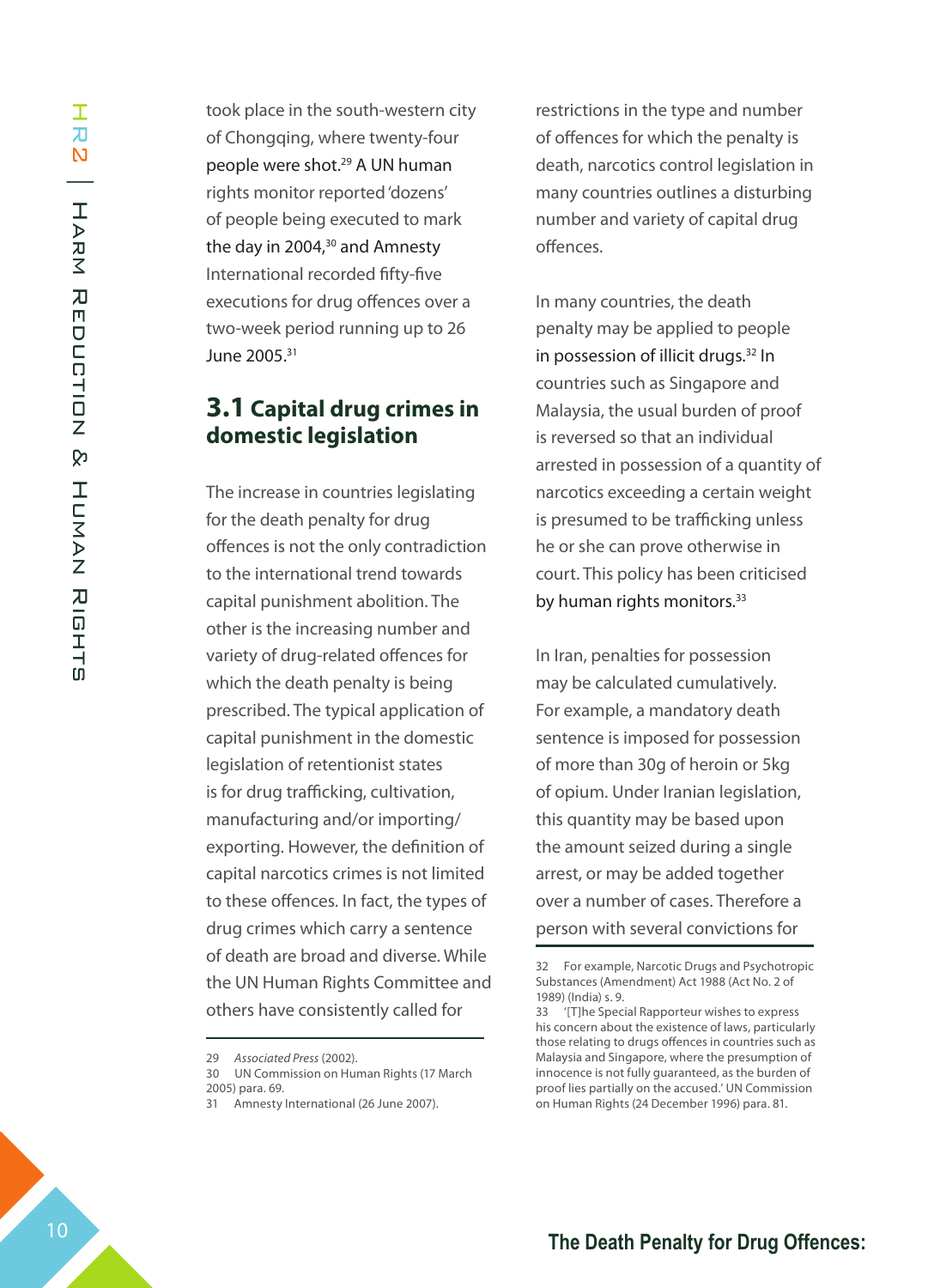possession of smaller quantities may receive a mandatory death sentence if the total amount of drugs seized from all convictions exceeds the proscribed threshold.34

**The Death Penalty death Penalty Some countries, such as Joseph Control of the total announce of the studients of the proportional Control of the Control of The Death Control of the Control of the Control of the Control of** Many countries allow for capital punishment for drug offences where there are aggravating features, such as the use of violence<sup>35</sup> or the involvement of minors.<sup>36</sup> In Sudan, proprietors of cafés or restaurants where drug use or trafficking takes place are liable for the death penalty. Proscribed activities under Article 4 of the Sudanese legislation – potentially subjecting a proprietor to the death penalty if such activities occur on his or her premises – include smoking hashish or possession of a hashish pipe.37 This is similar to a section of the legislation in Yemen which stipulates that a sentence of death can be imposed on 'All persons who have operated, prepared or equipped premises for the consumption of narcotics'.38

34 Anti-Narcotic Drug Law of 25 October 1988, as amended on 1 July 1989, Articles 8(6), 4(4) and 8(6) 6. 35 For example, Decision on the Prohibition of Narcotic Drugs (adopted at the 17th meeting of the Standing Committee of the Seventh National People's Congress on 28 December 1990) (China) s. 2; Anti-Narcotic Drug Law of 25 October 1988 (Iran). 36 For example, Law No. 122 of 1989 amending certain provisions of Decree-Law No. 182 of 1960 concerning the Control of Narcotic Drugs and Regulation of their Utilization and Trade in Them (Egypt) Article 34(c)(i); Law No. 11 of 1988 Law on Narcotic Drugs and Psychotropic Substances (Jordan) Articles 8(b)(iii) and 9(c)(iii).

37 Hashish and Opium Ordinance 1924

Some countries, such as Jordan, Egypt, Syria and Oman, impose a mandatory death sentence if the offender is a public official or government employee.<sup>39</sup> Egypt also retains a mandatory death sentence for 'Anyone who, by whatever means of force or deceit, induces any other person to take any narcotic substance<sup>', 40</sup> This is similar to a provision in Iranian narcotics control legislation prescribing the death penalty upon a repeat conviction for 'intentionally caus(ing) another person to be addicted to the drugs.<sup>41</sup>

## **3.2 Moral and utilitarian rationales**

Punitive, prohibitionist policies towards drugs are typically justified on both moral and utilitarian grounds.42 In many ways, the application of the death penalty for drug offences is the ultimate expression of these perspectives, as both moral and utilitarian rationales feature prominently among

Amendment No. 1, 1989, Article 7(1).

<sup>38</sup> Law 3 of 1993 on Control of Illicit Trafficking in

and Abuse of Narcotics and Psychotropic Substances, Article 34(d).

<sup>39</sup> Law No. 11 of 1988 (Jordan) Article 8(b)(2); Law No. 122 of 1989 (Egypt) Article 34(c)(ii); UN Human Rights Committee (25 August 2000) para. 62(b); UN Human Rights Committee (25 August 2000) para 62(b).; Law on the Control of Narcotic Drugs and Psychotropic Substances (Oman) Article 43.

<sup>40</sup> Law No. 122 of 1989 (Egypt) Article 34. 41 Anti-Narcotic Drug Law of 25 October 1988, Article 18.

<sup>42</sup> Aoyagi (2005) p. 585.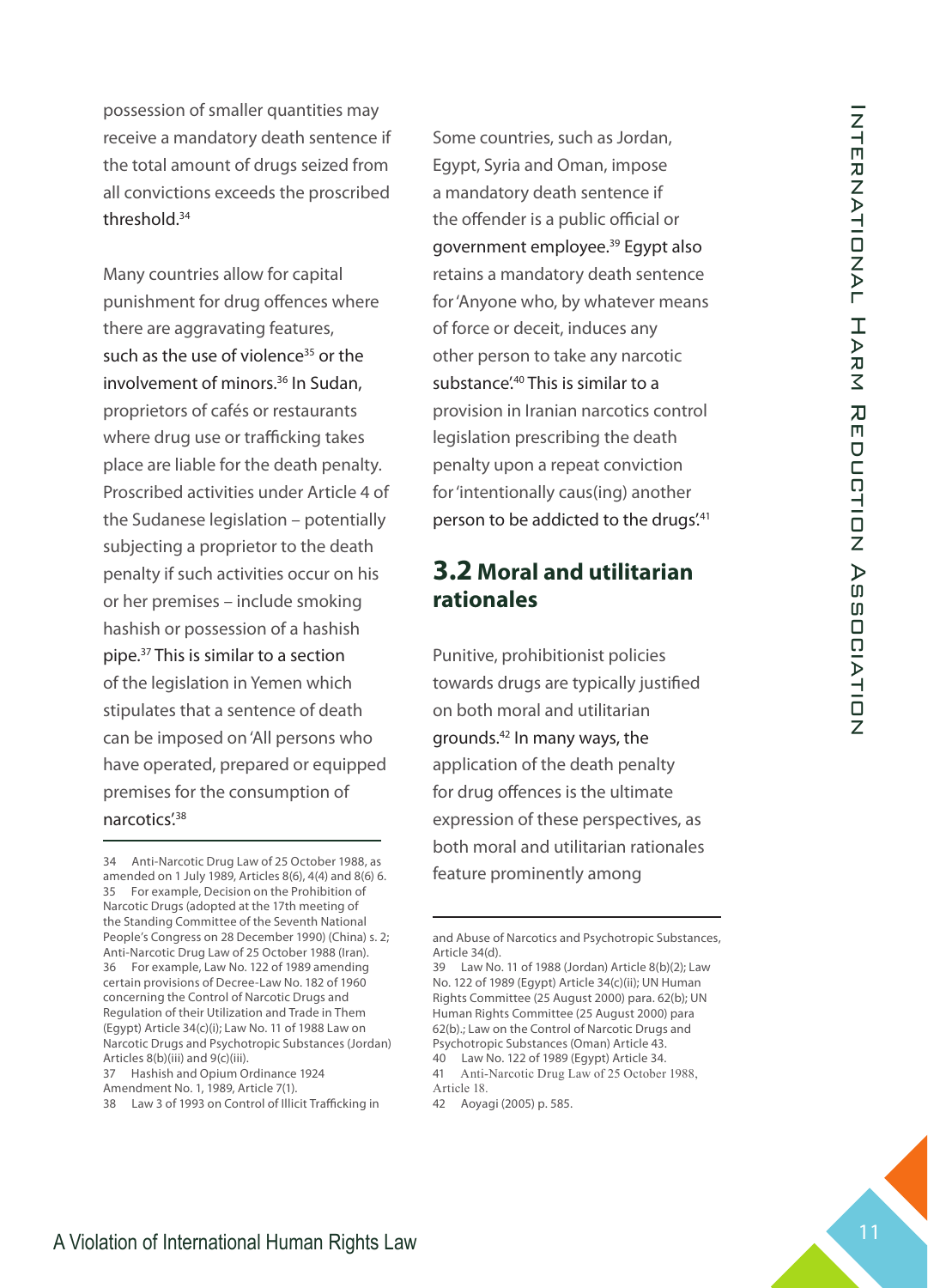supporters of the use of capital punishment for drug offences.

While the use of illegal drugs may potentially have harmful effects for the user, including death, most people who ingest a dose of illegal drugs suffer no significant ill-effects at all and certainly do not die from the experience. Whether from the perspective of a low-level drug dealer or a sophisticated international criminal enterprise, killing one's customers is bad for business. It is difficult therefore to make a reasonable case that the use, sale or trafficking of narcotics is intended to have a lethal outcome. As a result, the traditional 'eye-for-an-eye' retributive rationales common among death penalty supporters do not fit neatly in the context of drug offences. Because of this, it is necessary for supporters of capital punishment to adopt a moral basis for the policy, which involves the presumption that drug use is intrinsically wrong and evidence of moral inadequacy and should therefore be harshly penalised.<sup>43</sup>

Following this moral perspective, rather than attempting to prove individual intent or lethality in a particular drug case, pronouncements are made about the 'social evil

43 Aoyagi (2005) p. 561; Gilmore (1996) p. 384.

caused by drug trafficking'44 and the 'global menace' of the drug trade.<sup>45</sup> Persons involved in the drug trade are not accused of being guilty of individual, identifiable homicides, but rather as being 'merchants of death',<sup>46</sup> 'engineers of evil<sup>'47</sup> or 'peddlers of death<sup>'48</sup> whose crimes cause 'serious harm to the nation'.<sup>49</sup> In this manner, the moral rationale paints drug offenders as threats to the life, values and health of the state, against whom extraordinary penalties are therefore justified. As described recently by Malaysian Prime Minister Datuk Seri Abdullah Ahmad Badawi, the death penalty is the 'right kind of punishment' given the menace that drugs pose to society.<sup>50</sup>

Wedded to the moral rationale is the utilitarian approach, which justifies punitive policies on the basis of efficacy. The utilitarian perspective believes that harsh punishment is most effective in deterring the 'evil' of drugs and mitigating their negative societal consequences.51 Under the utilitarian rationale, capital punishment is justified because of

49 1995 US report to the Human Rights Committee cited in Schabas (2001) s. 3.

<sup>44</sup> Ong Ah Chuan *v.* Public Prosecutor (1980–1981) para. 64.

<sup>45</sup> Geraghty (2004) *p. 374.*

<sup>46</sup> Hor (2000) p. 9.

<sup>47</sup> Malaysia Chief Justice Azlan Shah cited in Harrington (1991) p. 380.

<sup>48</sup> Ibid.

<sup>50</sup> Hussein (2006).

<sup>51</sup> Aoyagi (2005) p. 586.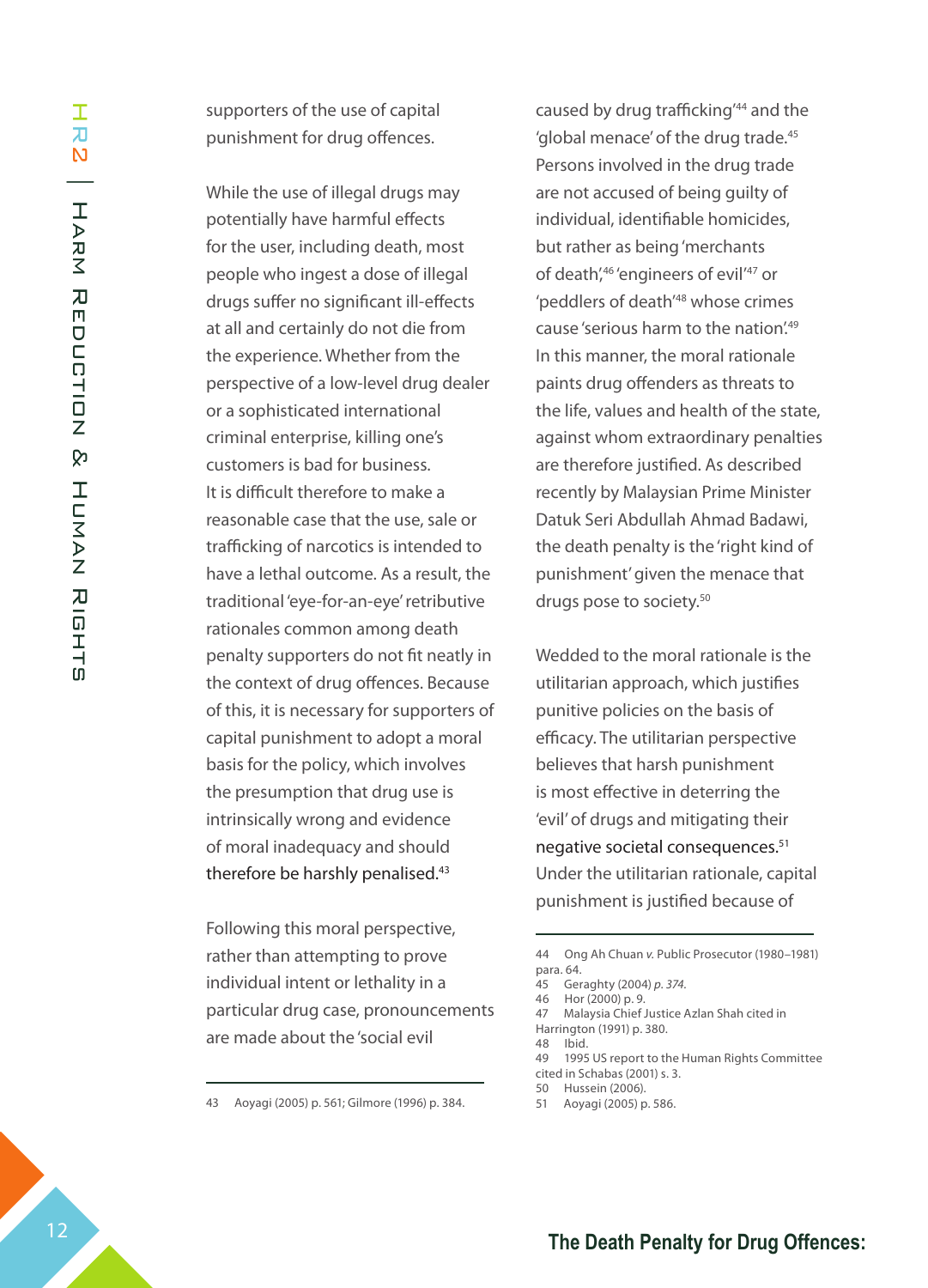its claimed deterrent effect on drug trafficking and drug use,<sup>52</sup> which it is argued is particularly crucial in countries located on major drug transshipment routes.

**The California of the Drug Offering The California Harm Reduction Schemes and Experimental Penalth California Theoretical Human Rights Law 12 Internation of Internation California Human Rights Control of The California H** The government of Singapore, for example, has defended its use of capital punishment because 'tough anti-drug laws have worked well in Singapore's context to deter and punish drug traffickers' and are 'necessary legislation to help us keep our country drug-free'.<sup>53</sup> Similarly, the interim government of Iraq, which reintroduced capital punishment, including for drug offences, following the US-led invasion and fall of Saddam Hussein, justified this decision on the basis that 'This penalty has a huge psychological impact on persons who are hesitant about committing serious crimes. Thus, the death penalty is one of the most important ways of preventing crime'.54

Whether there is any truth to the utilitarian rationale is debatable. Death penalty expert Professor Roger Hood of Oxford University, for example, points out that, despite oft-repeated claims of effective

deterrence made by retentionist states, there is no statistical evidence to support this contention.<sup>55</sup> Even if capital punishment was proven to be an effective deterrent, the death penalty for drugs would still merit critical examination under a country's human rights obligations as it is not permissible to inflict penalties that violate international human rights law, regardless of their deterrent effects.<sup>56</sup>

A 1991 examination of the use of the mandatory death penalty for drugs in Malaysia concluded that 'The actual data…shows that Malaysia's solution to the drug problem is not effective', highlighting that, despite the introduction of the death penalty for drugs in 1975, data on drug use suggest Malaysia 'has one of the world's highest per capita populations of drug addicts and users', a point 'vehemently denied by the government, but supported by its own official statistics<sup>'57</sup> The research asks whether the lack of convenient international flight connections

<sup>52</sup> Malaysians Against Death Penalty and Torture (2006) p. 1.

<sup>53</sup> Government of Singapore (1997) para. 4. 54 UN Commission on Human Rights (27 March 2006) p. 116.

<sup>55</sup> Hood (2002) p. 82.

<sup>56</sup> Tyrer *v.* United Kingdom (1978) para. 31: 'As regards their belief that judicial corporal punishment deters criminals, it must be pointed out that a punishment does not lose its degrading character just because it is believed to be, or actually is, an effective deterrent or aid to crime control. Above all, as the Court must emphasise, it is never permissible to have recourse to punishments which are contrary to Article 3 (art. 3), whatever their deterrent effect may be'.

<sup>57</sup> Harrington (1991) pp. 405, 368.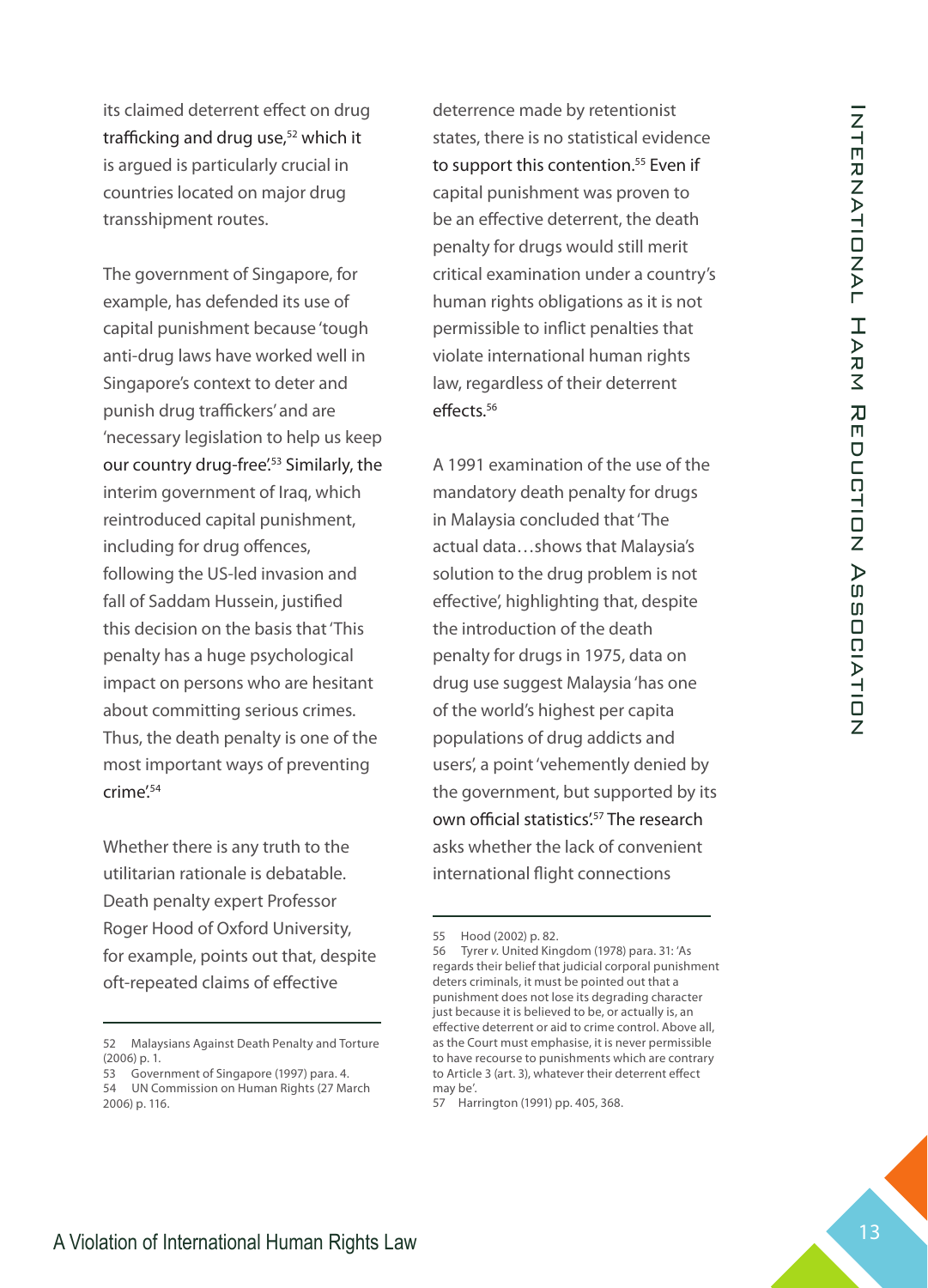through Malaysia may actually have a greater impact than the mandatory death penalty on reducing the level of drug traffic.<sup>58</sup> More recently, a member of the ruling government party in Malaysia stated during a 2005 parliamentary debate on drug policy that 'The mandatory death sentence…has not been effective in curtailing drug trafficking'.<sup>59</sup>

The problem that the official data pose for utilitarian rationales in Malaysia may explain why the government of Singapore ceased regular publication of crime statistics in the 1980s, thereby making its claims of the death penalty's effectiveness impossible to test. As noted by one commentator

One might have expected that if the death penalty is being imposed on drug offences in order to deter or incapacitate, the government would be keenly interested in statistical and other studies to find out if, in fact, the increased penalties are working. But such studies, if they exist, are seldom revealed. Statistical data are not provided in any consistent or meaningful way by the government. One can only speculate why.<sup>60</sup>

Singapore's dubious distinction as possibly the highest per capita executioner in the world – the vast majority of which are for drug offences – would certainly raise doubts about the success of the death penalty as a deterrent to drug crime.

The 2003 International Narcotics Control Strategy Report from the US State Department noted that 'Drug laws remain very tough in Vietnam', including provision for mandatory 'death by a seven-man firing squad' in some cases, yet concluded that 'Despite the tough laws, [the Standing Office for Drug Control] reported in its 2002 report…that "drug trafficking continues to rise".<sup>61</sup>

<sup>58</sup> Ibid. p. 403.

<sup>59</sup> *Malaysiakini* (2005).

<sup>60</sup> Hor (2004) fn. 62, p. 10.

<sup>61</sup> US Department of State Bureau of International Narcotics and Law Enforcement Affairs (March 2003) s. VIII–69.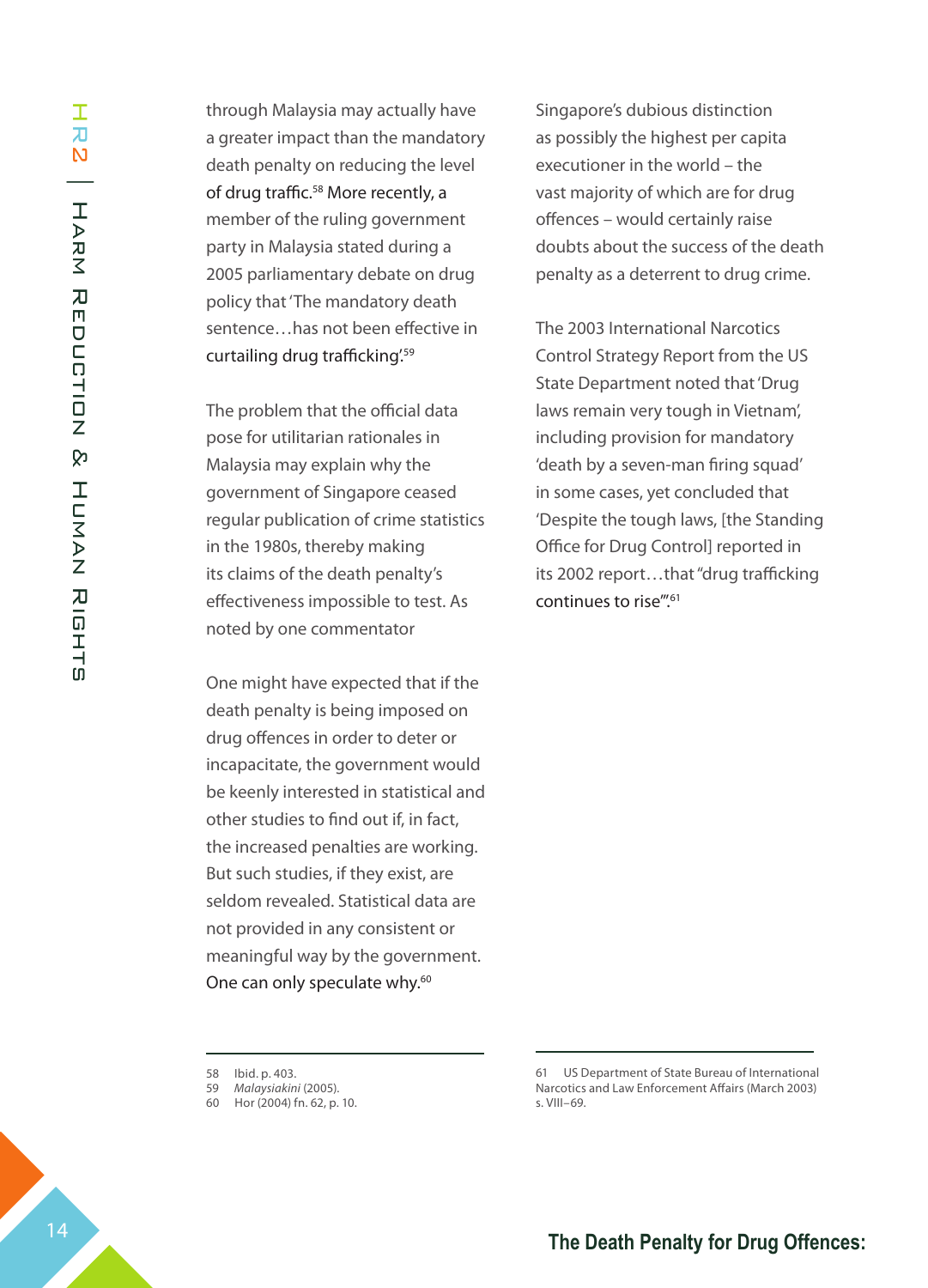# **4 International human rights law and the interpretation of 'most serious crimes'**

Under the ICCPR, the application of capital punishment, while not prohibited, is restricted in important ways. One key restriction is found in Article 6(2), which states that, 'In countries which have not abolished the death penalty, sentence of death may be imposed only for the most serious crimes'.

The UN Commission on Human Rights<sup>62</sup> identified this limitation as one of the key safeguards 'guaranteeing the protection of the rights of those facing the death penalty',<sup>63</sup> and the UN Human Rights Committee has called upon states to 'abolish [capital punishment] for other than the "most serious crimes".<sup>64</sup> The definition of what does and does not constitute a 'most serious crime' is therefore central to a consideration of whether the execution of drug offenders is consistent with international human rights law under the ICCPR.

The concept of 'most serious crimes' was the subject of debate during the drafting of the ICCPR, with some countries arguing the need to identify specifically the offences falling within the scope of this term. The failure of the drafters to do so has left national governments with the discretion to decide for themselves what acts constitute 'most serious crimes' and, as a result, many retentionist countries prescribe capital punishment for a variety of 'ordinary crimes', including drug offences.<sup>65</sup>

**The Death Penalty for the state of the Death Penalty for Drug Offences:**  $\frac{2}{3}$ **<br>
<b>The Death Penalty of Internation of The CPR, the system and the LCPR, when some control the LCPR, the application of the deaths to do to** Since the ICCPR entered into force in 1976, the interpretation of 'most serious crimes' has been refined and clarified by a number of UN human rights bodies in an effort to limit the number of offences for which a death sentence can be pronounced. As early as 1982, the UN Human Rights Committee – the expert body that monitors compliance with state obligations under the ICCPR and provides authoritative interpretations of its provisions – declared that 'the expression "most serious crimes" must be read restrictively to mean that the death penalty should be a quite exceptional measure<sup>'.66</sup> Two years later, the Economic and Social

<sup>62</sup> The UN Commission on Human Rights was abolished in 2006 to be replaced by the UN Human Rights Council.

<sup>63</sup> UN Commission on Human Rights (23 January 2004) para. 28.

<sup>64</sup> UN Human Rights Committee (30 April 1982) para. 6.

<sup>65</sup> Schabas (2002) pp. 105, 108–109.

<sup>66</sup> UN Human Right Committee (30 April 1982) para. 7.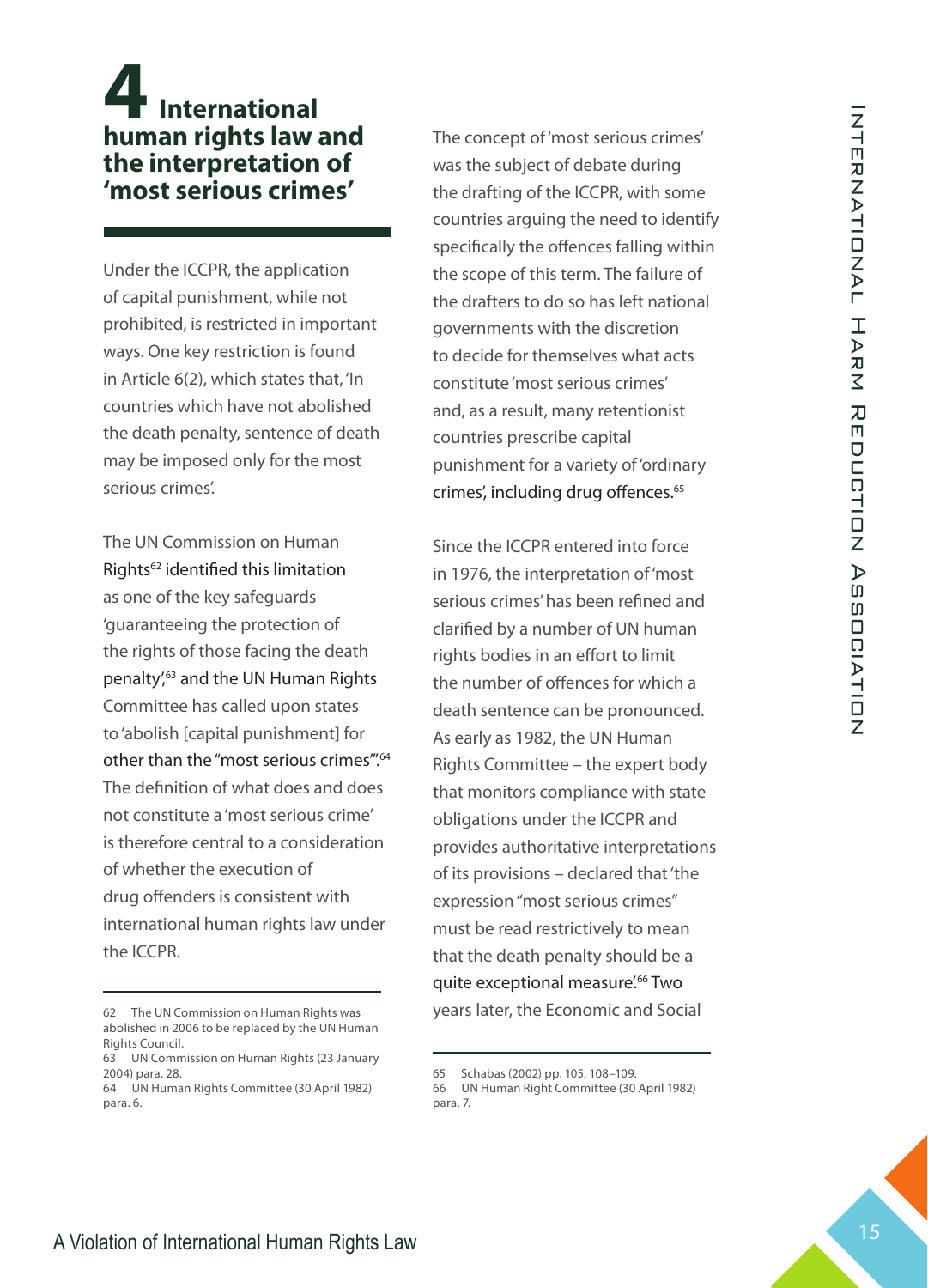Council of the UN adopted the resolution Safeguards Guaranteeing Protection of the Rights of Those Facing the Death Penalty, which reaffirmed that 'capital punishment may be imposed only for the most serious crimes' and further specified that the scope of capital offences 'should not go beyond intentional crimes with lethal or other extremely grave consequences'.<sup>67</sup> This resolution was later adopted by the UN General Assembly.<sup>68</sup>

Guidance on the scope of concepts such as 'most serious crimes' and 'intentional crimes with lethal or other extremely grave consequences' is also found in the quinquennial reports on capital punishment issued by the UN Secretary-General. The 1995 report recognised that 'the definition of the "most serious crimes" may vary in different social, cultural, religious and political contexts'.<sup>69</sup> However, the reports have criticised the term 'most serious crimes', describing it as 'vague and open to a wide range of interpretations' and observed that 'the amorphous phrase "extremely grave consequences" has left itself open to wide interpretation by a number of countries'.<sup>70</sup> As a result,

the Secretary-General emphasised that 'the safeguard…is intended to imply that the offences should be life-threatening, in the sense that this is a very likely consequence of the action<sup>'71</sup>

In reviewing the range of ordinary offences for which capital punishment is prescribed internationally – including drug crimes – the Secretary-General concluded that the fact that the death penalty is 'imposed for crimes when the intent to kill may not be proven or where the offence may not be life-threatening' suggests that retentionist states are using 'a wide interpretation of both the letter and the spirit of the safeguard'. The Secretary-General further identified the application of the death penalty to 'a wide range of offences, far beyond the crime of murder' as a 'problem'.72 The finding that inflicting capital punishment for crimes beyond murder is a 'problem' suggests that a 'most serious crime' is restricted to homicide and excludes non-lethal or otherwise ordinary crimes.

The UN Human Rights Committee has indicated that the definition of 'most serious crimes' is limited to those directly resulting in death. The Committee's Concluding

<sup>67</sup> UN Economic and Social Council (1984) para. 1.

<sup>68</sup> UNGA Res 39/118 (14 December 1984).

<sup>69</sup> Report of the Secretary-General (1995).

<sup>70</sup> Report of the Secretary-General (2001) paras. 144, 88.

<sup>71</sup> Report of the Secretary-General (1995) para. 54.

<sup>72</sup> Ibid. paras. 56, 144.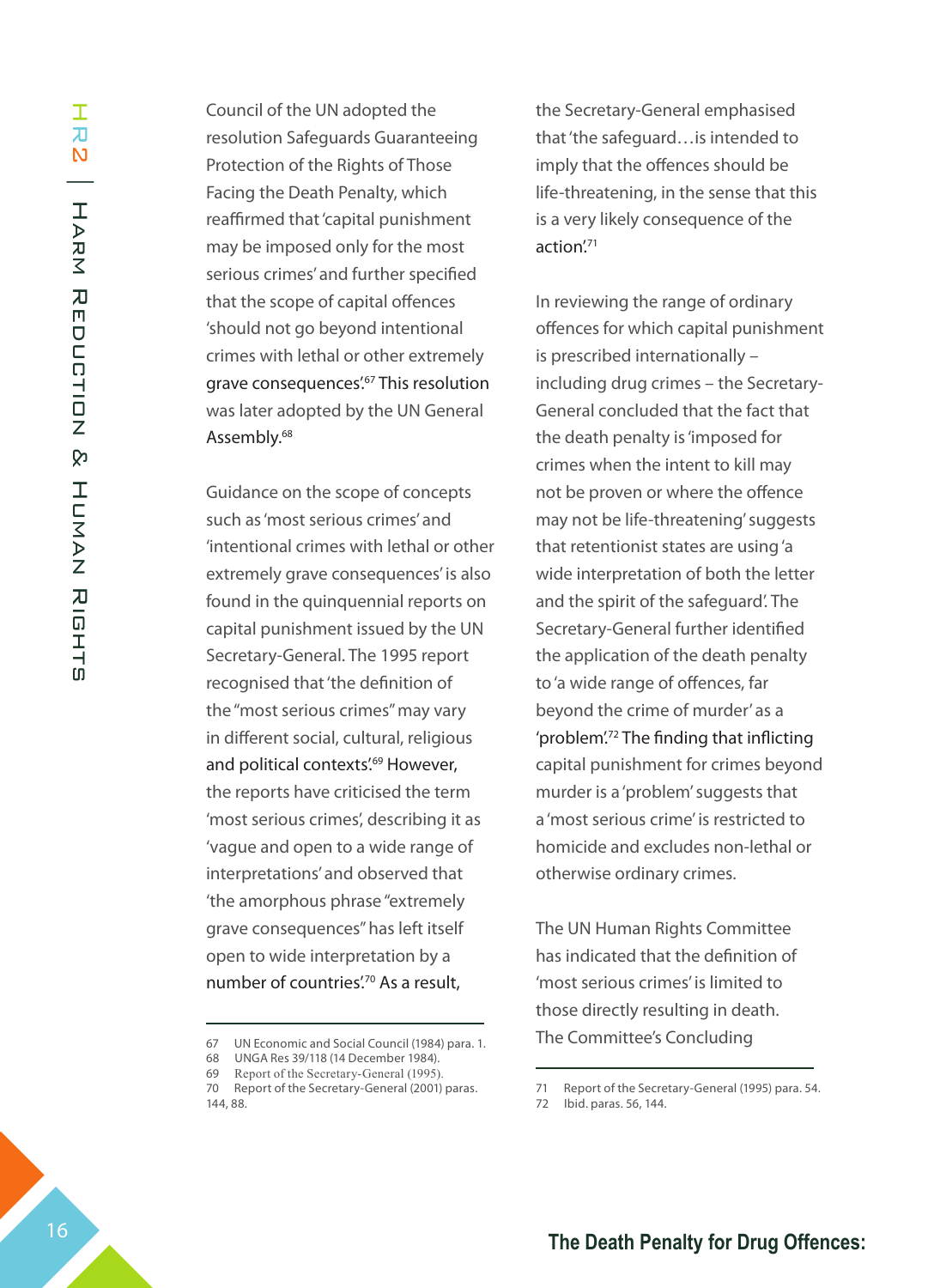**Death Penalty Constrained The Death Constrained The Death Penalty Constrained The Tens of the Center of the Death Constrained The Tens of The Special Rapporterior is a strong of the Center of the Center of the Center of** Observations, which periodically examine country compliance with the terms of the ICCPR, stated for Iran in 1993 that 'In light of the provision of article 6 of the Covenant…the Committee considers the imposition of that penalty for crimes of an economic nature…or for crimes that do not result in loss of life, as being contrary to the Covenant'.<sup>73</sup> Death penalty expert Professor William A. Schabas of the Irish Centre for Human Rights notes that the Committee's recent case law suggests that it interprets 'most serious crimes' to apply only to homicide.<sup>74</sup> Similarly, Professor Roger Hood concludes that a strong argument can be made that capital punishment should be restricted solely to 'the most serious offences of (culpable) homicide.<sup>75</sup>

Further guidance on this question is found in the reports of the Special Rapporteur on Extrajudicial, Summary or Arbitrary Executions, which have consistently emphasised that 'the death penalty must under all circumstances be regarded as an extreme exception to the fundamental right to life, and must as such be interpreted in the most restrictive manner possible.<sup>76</sup>

Commenting on the interpretation of 'most serious crimes', the 2002 report stated:

The Special Rapporteur is strongly of the opinion that these restrictions exclude the possibility of imposing death sentences for economic and other so-called victimless offences, actions relating to prevailing moral values, or activities of a religious or political nature – including acts of treason, espionage or other vaguely defined acts usually described as "crimes against the State".77

Indeed, the Special Rapporteur has stated strongly that in cases where the 'international restrictions are not respected...the carrying out of a death sentence may constitute a form of summary or arbitrary execution.<sup>78</sup> For all these reasons, 'The Special Rapporteur is deeply concerned that in a number of countries the death penalty is imposed for crimes which do not fall within the category of the "most serious crimes" as stipulated in article 6, paragraph 2, of the International Covenant on Civil and Political Rights'.<sup>79</sup>

The Special Rapporteur on Torture

<sup>73</sup> UN Human Rights Committee (29 July 1993) para. 8.

<sup>74</sup> Schabas (2002) p. 110.

<sup>75</sup> Hood (2002) p. 77.

<sup>76</sup> UN Commission on Human Rights (22 December 2004) para. 55.

<sup>77</sup> UN Commission on Human Rights (9 January 2002) para. 114. 78 UN Commission on Human Rights (22

December 2003) para. 48. 79 Ibid. para. 50.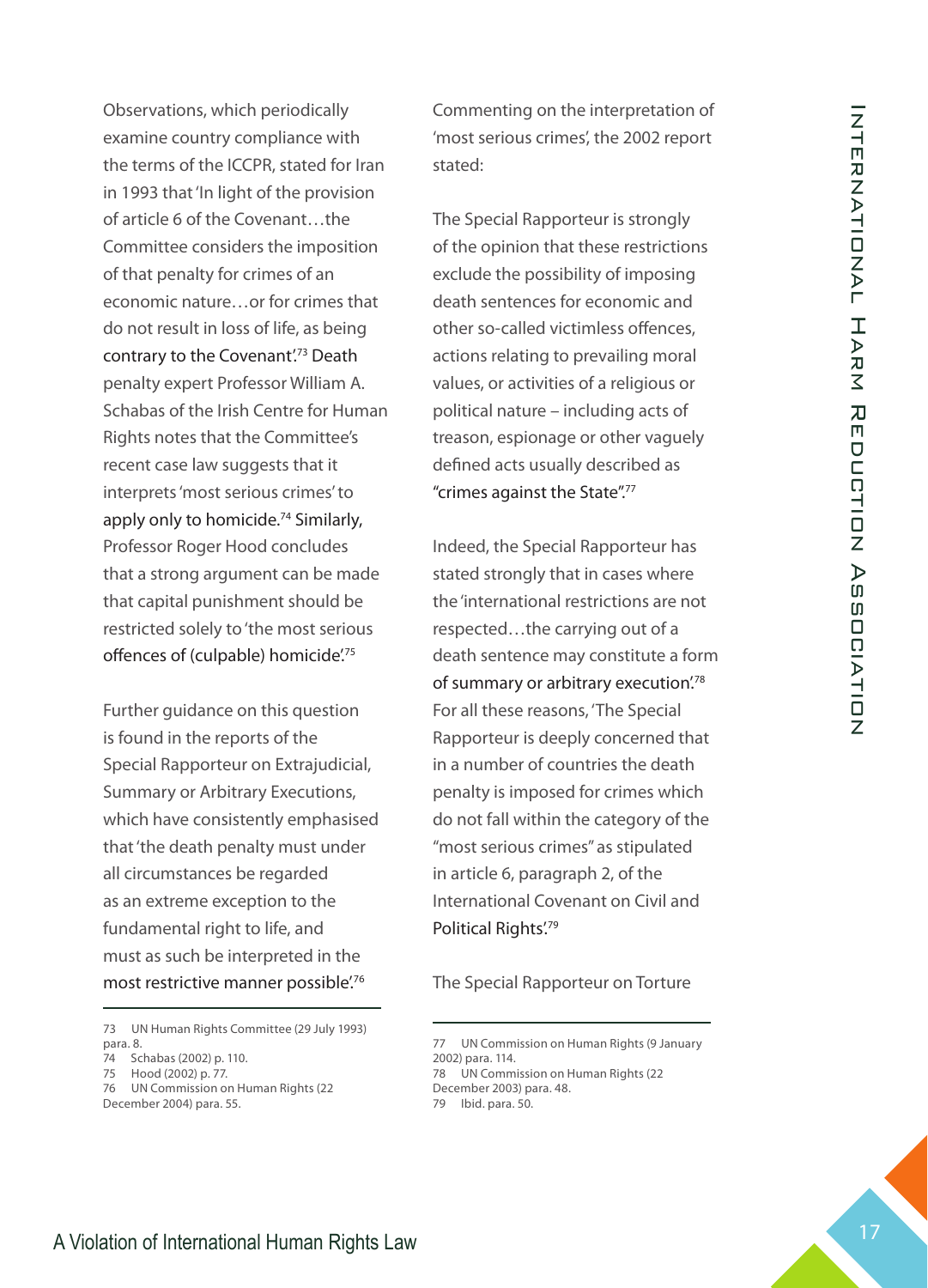and Other Cruel, Inhuman or Degrading Treatment or Punishment published a similar finding in a 2006 report on China, which expressed 'concern at the high number of crimes for which the death penalty can be applied' and recommended that the 'scope of the death penalty should be reduced, e.g. by abolishing it for economic and non-violent crimes.<sup>80</sup>

In keeping with the interpretation that capital punishment should be used only in exceptional circumstances, the UN Commission on Human Rights consistently 'called upon all countries that still maintain the death penalty to progressively restrict the number of offences for which it could be imposed'.<sup>81</sup> In 2004, the Commission again passed a resolution calling upon retentionist states that have ratified the ICCPR 'not to impose the death penalty for any but the most serious crimes.<sup>82</sup> The resolution further called upon countries 'To ensure that the notion of "most serious crimes" does not go beyond intentional crimes with lethal or extremely grave consequences and that the death penalty is not imposed for non-violent acts'.<sup>83</sup> Again the

Commission called for the progressive restriction of the number of offences to which the death penalty may be applied.<sup>84</sup>

In conclusion, therefore, from the perspective of UN human rights treaty bodies and special rapporteurs, several areas of consensus emerge in the interpretation of 'most serious crimes' as to the threshold necessary to satisfy the requirements of Article 6(2) of the ICCPR. These include:

- 'Most serious crimes' should be interpreted in the most restrictive and exceptional manner possible. 1.
- The death penalty should only be considered in cases where the crime is intentional and results in lethal or extremely grave consequences. 2.
- 3. Countries should repeal legislation prescribing capital punishment for economic, nonviolent or victimless offences.

84 Ibid. para. 5(b).

<sup>80</sup> UN Commission on Human Rights (10 March 2006) paras. 69, 82(r).

<sup>81</sup> UN Commission on Human Rights (23 January 2004) para. 16.

<sup>82</sup> UN Commission on Human Rights (21 April 2004) para. 4(d).

<sup>83</sup> Ibid. para. 4(f).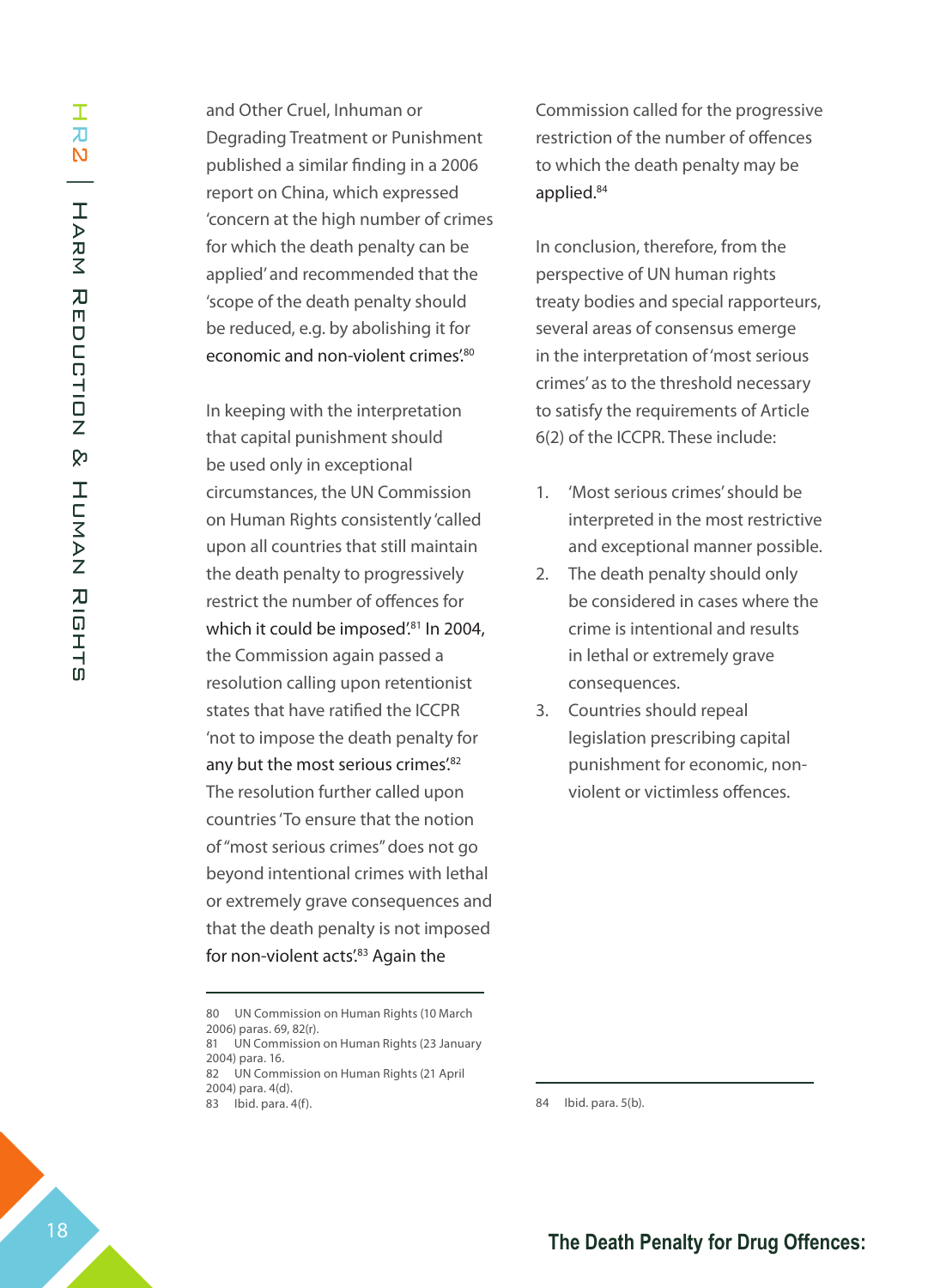# **5 Do drug offences meet the threshold of 'most serious crime'**

## **5.1 Drug crimes as 'most serious crimes' in international human rights law**

Although none of the abovementioned reports and resolutions provide a definitive statement on the meaning of 'most serious crimes', there are strong indications that UN human rights bodies do not consider drug crimes to be capital offences. Based upon the restrictive interpretation of 'most serious crimes' explored above, it is difficult to argue that drug offences satisfy the threshold of intent or lethal consequence necessary to justify the death penalty under Article 6(2) of the ICCPR.

For example, the UN Human Rights Committee, in its Concluding Observations on reviewing national compliance with obligations under the ICCPR, has consistently been critical of countries that apply the death penalty to a large number of offences, noting the incompatibility of many of those offences with Article 6 and calling for repeal in those cases. The Committee has addressed

these criticisms to many states that apply capital punishment to drug offenders, including Egypt,<sup>85</sup> India, 86 Iran,<sup>87</sup> Jordan,<sup>88</sup> Libya,<sup>89</sup> Philippines,<sup>90</sup> Sudan,<sup>91</sup> Syria<sup>92</sup> and Viet Nam.<sup>93</sup>

**The Death Penalty of The Containing Constraining Constraine Constraine Constraine Constraine Constraine Constraine Constraine Constraine Constraine Constraine Constraine Constraine Constraine Constraine Constraine Constr** In its Concluding Observations on Sri Lanka in 1995, the Committee specifically listed 'drug-related offences' among those that 'do not appear to be the most serious offences under article 6 of the Covenant'.<sup>94</sup> In 2000, in the Concluding Observations on Kuwait, it expressed 'serious concern over the large number of offences for which the death penalty can be imposed, including very vague categories of offences relating to internal and external security as well as drug-related crimes.<sup>495</sup> In its 2005 Concluding Cbservations on Thailand, the Committee noted 'with concern that the death penalty is not restricted to the "most serious crimes"

- 85 UN Human Rights Committee (28 November 2002) para. 12.
- 86 UN Human Rights Committee (30 July 1997) para. 20.
- 87 UN Human Rights Committee (29 July 1993) para. 8.
- 88 UN Human Rights Committee (27 July 1994) s. 4. 89 UN Human Rights Committee (6 November 1998) para. 8.
- 90 UN Human Rights Committee (1 December 2003) para. 10.
- 91 UN Human Rights Committee (5 November 1997) para. 8.
- 92 UN Human Rights Committee (24 April 2001) para. 8.
- 93 UN Human Rights Committee (26 July 2002) para. 7.
- 94 UN Human Rights Committee (26 July 1995) s. 4.
- 95 UN Human Rights Committee (27 July 2000) para. 13.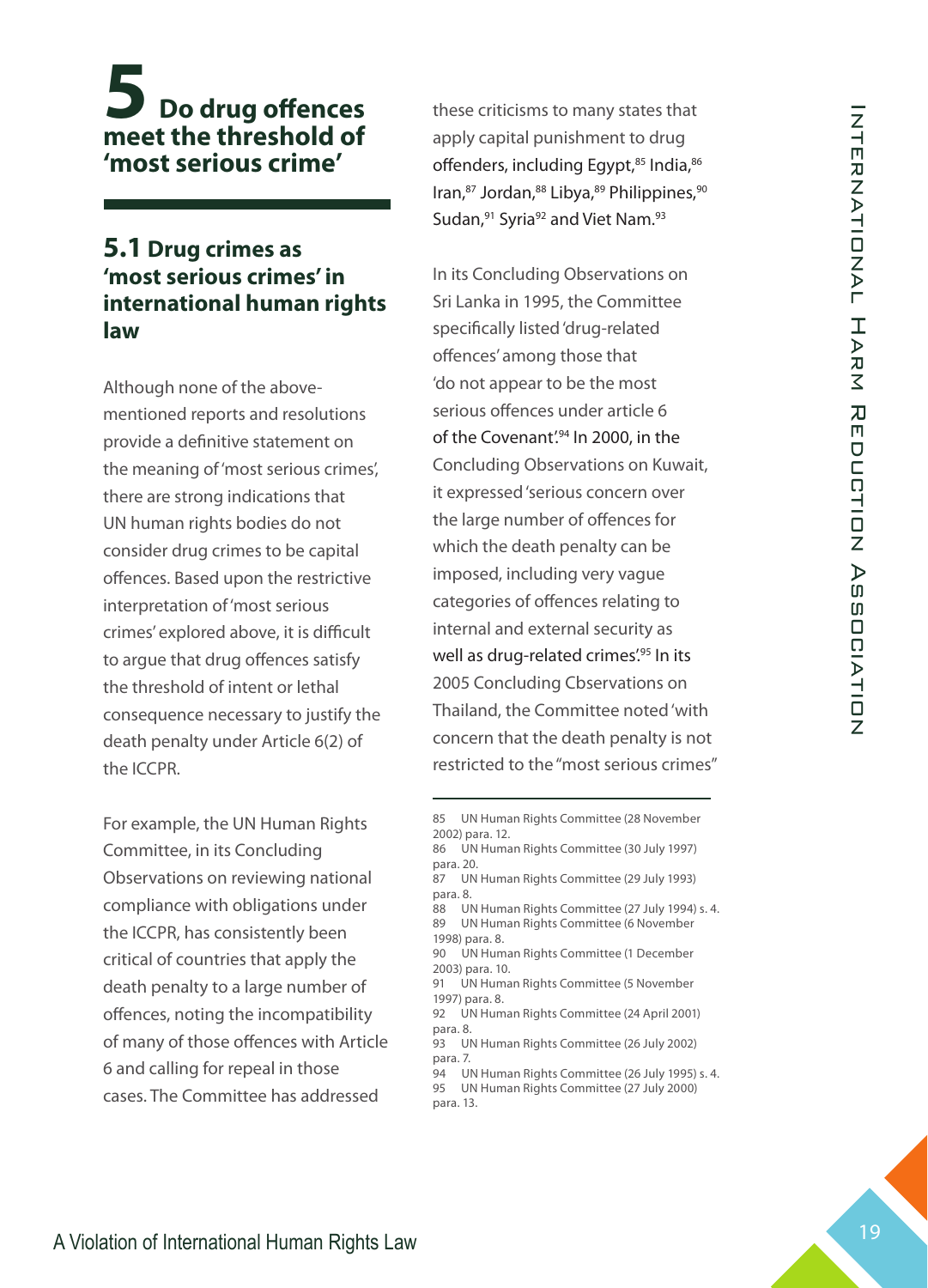within the meaning of article 6, paragraph 2, and is applicable to drug trafficking.<sup>96</sup> This is the most definitive statement to date that drug offences do not satisfy the threshold for capital punishment under the ICCPR.

The Special Rapporteur on Extrajudicial, Summary or Arbitrary Executions has also strongly stated that drug offences do not meet the threshold of 'most serious crimes':

[T]he death penalty should be eliminated for crimes such as economic crimes and drug-related offences. In this regard, the Special Rapporteur wishes to express his concern that certain countries, namely China, the Islamic Republic of Iran, Malaysia, Singapore, Thailand and the United States of America, maintain in their national legislation the option to impose the death penalty for economic and/or drugrelated offences.97

The conclusion that drug-related offences fall outside the scope of 'most serious crimes' was recently reaffirmed in the Special Rapporteur's 2006 Annual Report.<sup>98</sup>

97 UN Commission on Human Rights (24 December 1996) para. 91. 98 UN Human Rights Council (29 January 2007)

paras. 51–53.

Therefore, from the perspective of the UN human rights system, there is little to support the suggestion that drug offences meet the threshold of 'most serious crimes'. In fact, the weight of opinion would indicate that drug offences are not 'most serious crimes' as the term has been interpreted.

## **5.2 Drug crimes as capital crimes in domestic legislation**

In addition to international human rights law, another method to assess whether drug crimes constitute 'most serious crimes' in the eyes of the international community is to examine domestic legislation of retentionist countries. Indeed, perhaps the strongest case against the suggestion of an international consensus in this regard is the disparity among the retentionist states themselves over the definition of capital drug offences. This disparity not only calls into question the definition of drug offences as 'most serious crimes', but also undermines one of the key utilitarian rationales (deterring drug trafficking) used by retentionist governments for prescribing capital punishment for drugs.

A review of domestic legislation reveals a remarkable lack of

<sup>96</sup> UN Human Rights Committee (8 July 2005) para. 14.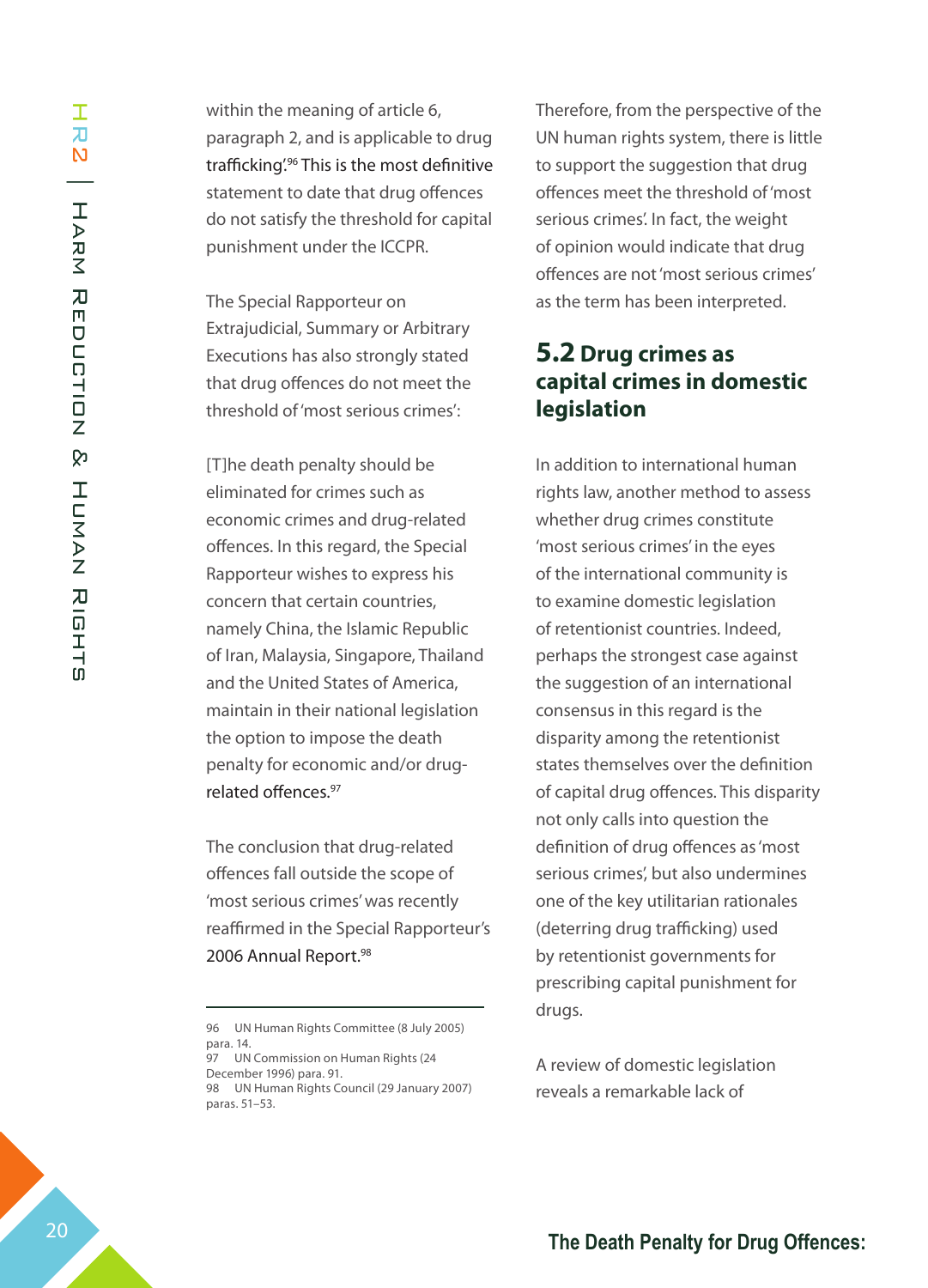consistency in the application of capital punishment for drug crimes. In 1995, the UN Secretary-General's fifth quinquennial report on the death penalty noted that the threshold for a capital drug offence among retentionist countries ranged from the possession of 2g to the possession of 25kg of heroin.99 Identifying a credible definition of 'most serious crimes' using such a range is a difficult, if not impossible, exercise.

Even among those states with common borders that retain the death penalty for drug offences, the threshold of what constitutes a capital offence varies, in some cases drastically. As a result of this lack of consistency – and often wildly differing standards – a capital offence in one country may only be a minor offence across the border in its neighbour. Often the differences are exponential. In some cases, a sentence of death is possible – or even mandatory – for the possession of amounts of drugs so small they would not approach the threshold of a capital offence in an adjacent state.

One illustration of this is found when comparing the neighbouring states of India, Pakistan, Sri Lanka and Bangladesh, a region described by both a Bangladeshi Minister of Home

99 Report of the Secretary-General (1995) para. 55.

**The Above Constrainers** and the three two major constrained the and the transfer and the transfer and the components of the Color Theorem Constrainers are the Color Theorem Constrainers of the Color Theorem Constrainers a Affairs and an Indian representative to the UN as a transit route between the two major opium-producing areas of the 'Golden Triangle' and the 'Golden Crescent'.<sup>100</sup> Under Sri Lankan legislation, the death penalty may be applied for trafficking, importing/exporting or possession of only 2g of heroin.<sup>101</sup> Yet a conviction for that same quantity of heroin in Bangladesh, Pakistan or India – where the death penalty is prescribed for possession of 25g,<sup>102</sup> 100g<sup>103</sup> and  $1$ kg<sup>104</sup> respectively – would not nearly approach the level of a capital offence. The same legislation reveals a similar disparity in the threshold for opium: Pakistan, the most restrictive of these jurisdictions in this regard, prescribes the death penalty for possession of over 200g, a quantity far smaller than in the legislation of Sri Lanka (500g), Bangladesh (2kg) or India (10kg).

Similar inconsistencies in the definition of capital drug offences are evident when comparing the neighbouring states of China, Laos and Viet Nam, countries that border, or are part of, the 'Golden Triangle'. In China, the death penalty may

<sup>100</sup> UN General Assembly (9 June 1998); UN General Assembly (13 November 1989) para. 34. 101 Poisons, Opium and Dangerous Drugs (Amendment) Act No. 13 of 1984, s. 54(a). 102 The Narcotics Control Act, 1990, s. 19.

<sup>103</sup> Ordinance No. XLVII of 1995 an Ordinance, s. 9.

<sup>104</sup> Narcotic Drugs and Psychotropic Substances

<sup>(</sup>Amendment) Act 1988 (Act No. 2 of 1989) s. 9.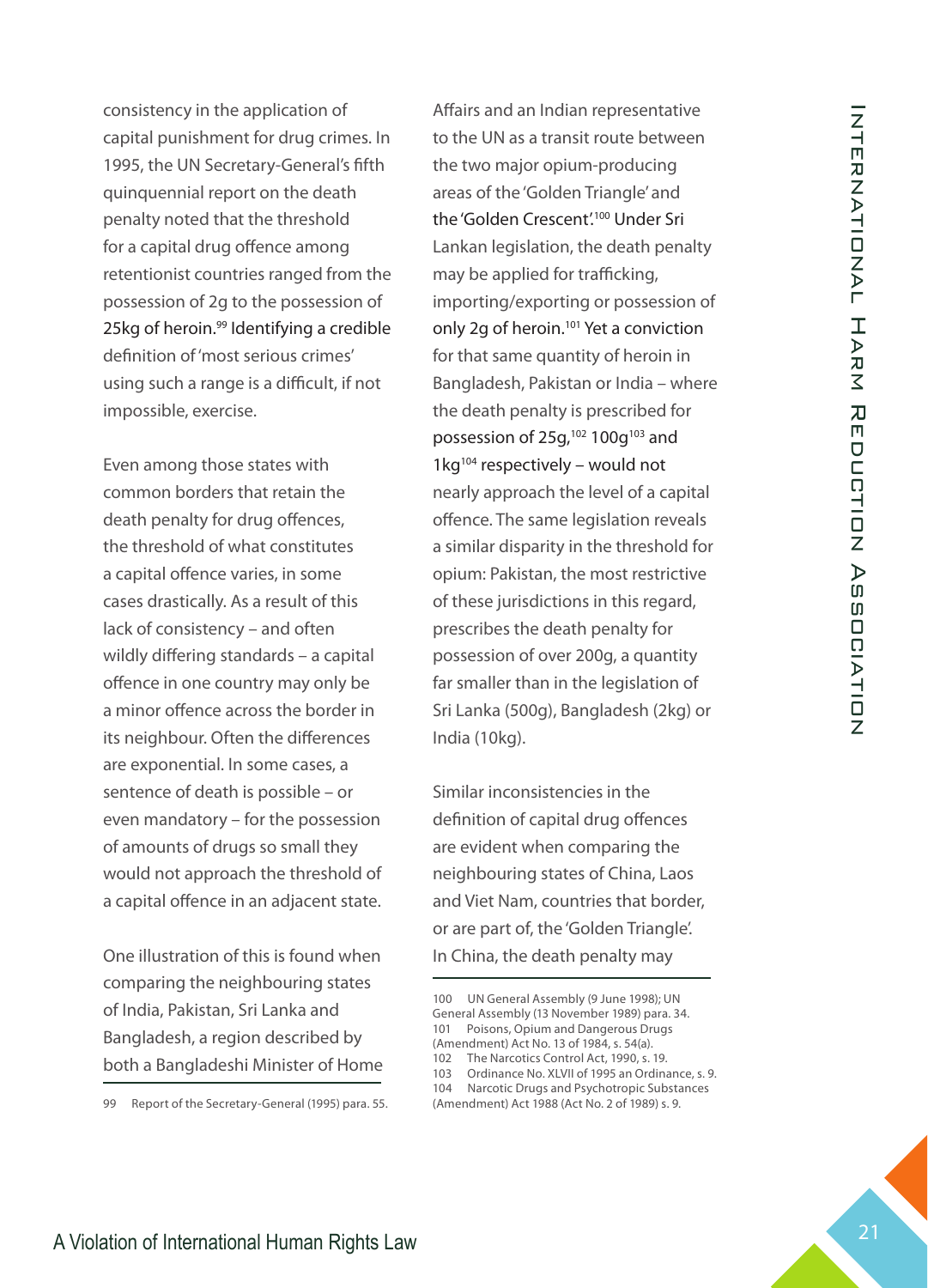be applied for possession of 50g of heroin.105 In Viet Nam, the quantity necessary to constitute a capital crime is double that amount  $(100q)$ ,<sup>106</sup> while the 500g threshold in Laos<sup>107</sup> is five times that of the Vietnamese legislation and ten times that under Chinese narcotics laws.

Just over 1,000km away across the South China Sea, the possession of a mere 15g of heroin will bring a mandatory death sentence in both Singapore<sup>108</sup> and Malaysia.<sup>109</sup> Interestingly, Singapore's narcotics legislation does not prohibit 'heroin' but specifies 'diamorphine' (the pharmaceutical name for prescription-grade heroin) instead. On this basis, the government of Singapore has claimed, in response to criticism, that its law only imposes the death penalty for persons convicted of possessing or trafficking more than 15g of pure heroin, which in its calculations is equivalent to 'a slab of approximately 750g of street heroin.<sup>110</sup> If the intention of this statement is to imply that Singapore maintains a higher threshold for

death penalty crimes than countries whose laws only proscribe heroin, this claim opens up further regional inconsistencies as, for example, it legislates a threshold fifty times greater than neighbouring Malaysia, whose legislation prohibits 15g of 'heroin' rather than of 'diamorphine'.

Opium laws in this region are equally inconsistent. While 1kg of opium can bring execution in China,<sup>111</sup> across the border in Laos the quantity is 5kg.<sup>112</sup> In Singapore, a quantity of 800g of opium is a capital offence, $113$  whereas in neighbouring Malaysia it is 1kg.<sup>114</sup>

This comparison of retentionist countries with common borders not only illustrates the arbitrary nature of defining 'most serious crimes' in the context of drugs, but also undermines the utilitarian rationale that harsh penalties are necessary and justified for countries geographically located on major drug transshipment routes.115 If this were indeed a legitimate factor in the decision of governments to apply the death penalty for drug offences, it would encourage neighbouring states to

<sup>105</sup> Decision on the Prohibition of Narcotic Drugs (adopted at the 17th meeting of the Standing Committee of the Seventh National People's Congress on 28 December 1990) s. 2.

<sup>106</sup> Amnesty International (28 August 2003).

Amnesty International (9 May 2001) p. 1.

<sup>108</sup> Misuse of Drugs Act (Chapter 185) 1998 revised edition, Second Schedule Offences Punishable on Conviction.

<sup>109</sup> Malaysian Dangerous Drugs Act 1952 s. 37(da)(i).

<sup>110</sup> Government of Singapore (2004).

<sup>111</sup> Decision on the Prohibition of Narcotic Drugs (1990) s. 2.

<sup>112</sup> Amnesty International (9 May 2001) p. 1. 113 Misuse of Drugs Act (Chapter 185) 1998 revised edition, Second Schedule Offences Punishable on Conviction.

<sup>114</sup> Malaysian Dangerous Drugs Act 1952, s. 37(da)(v, vi, va).

<sup>115</sup> Government of Singapore (1997) para. 4; UN General Assembly (9 June 1998).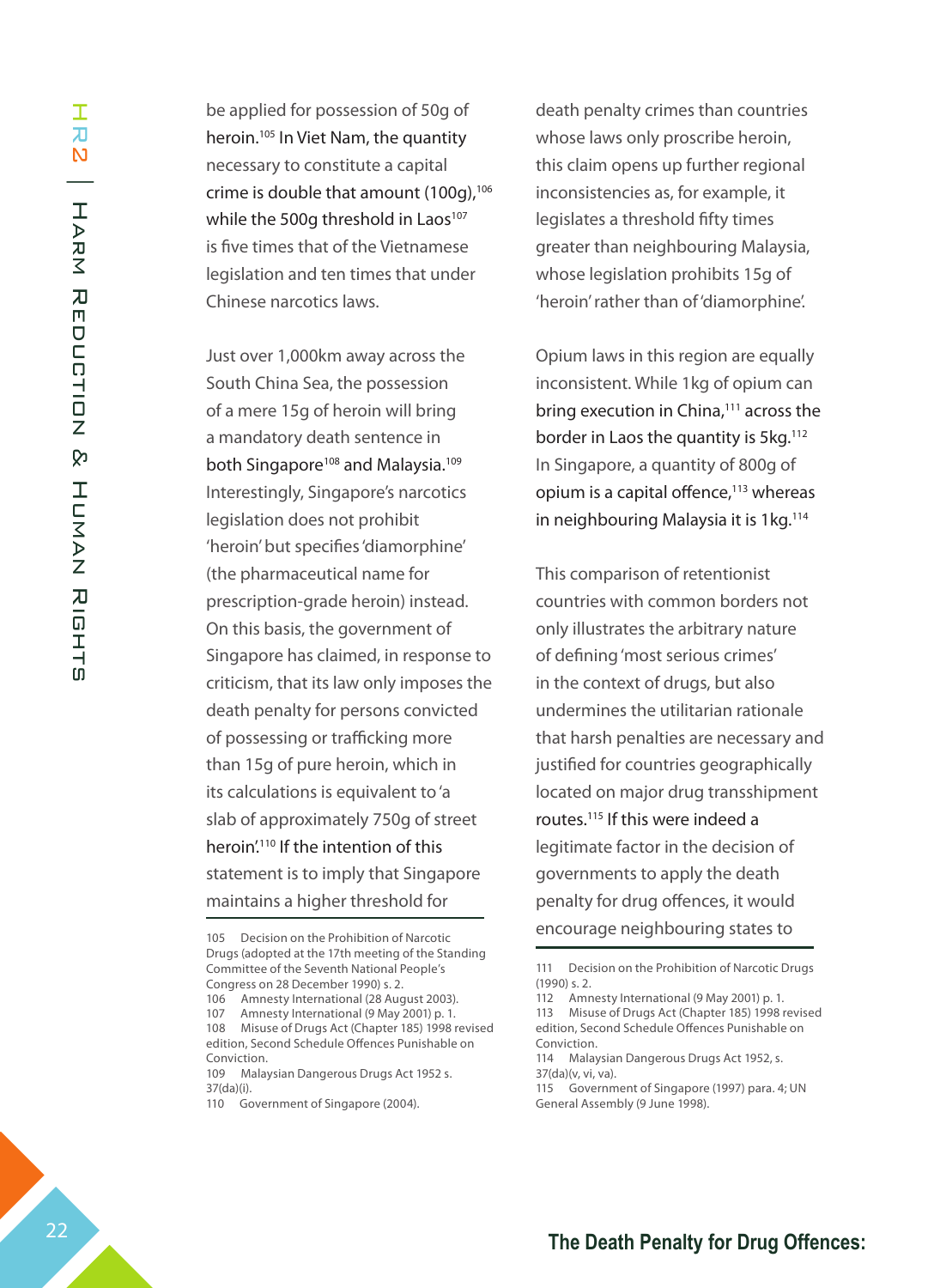harmonise drug penalties so as to discourage the countries with the 'weaker' provisions being targeted by drug traffickers. The fact that the legislation in neighbouring states is at times exponentially different undermines the credibility of this justification.

This inconsistent approach to the definition of capital drug offences among retentionist countries is in itself perhaps the strongest illustration that the extension of the death penalty to narcotics is at best an arbitrary exercise. The lack of a coherent threshold for a capital drug offence – as well as the wide variety of offences for which the death penalty is prescribed – demonstrates that there is not even consensus among retentionist countries about which drug crimes constitute 'most serious crimes', except for the moral rationale that all drug crimes are necessarily 'most serious'. As a result, it cannot reasonably be claimed that drug offences are considered 'most serious crimes' by the international community as a whole.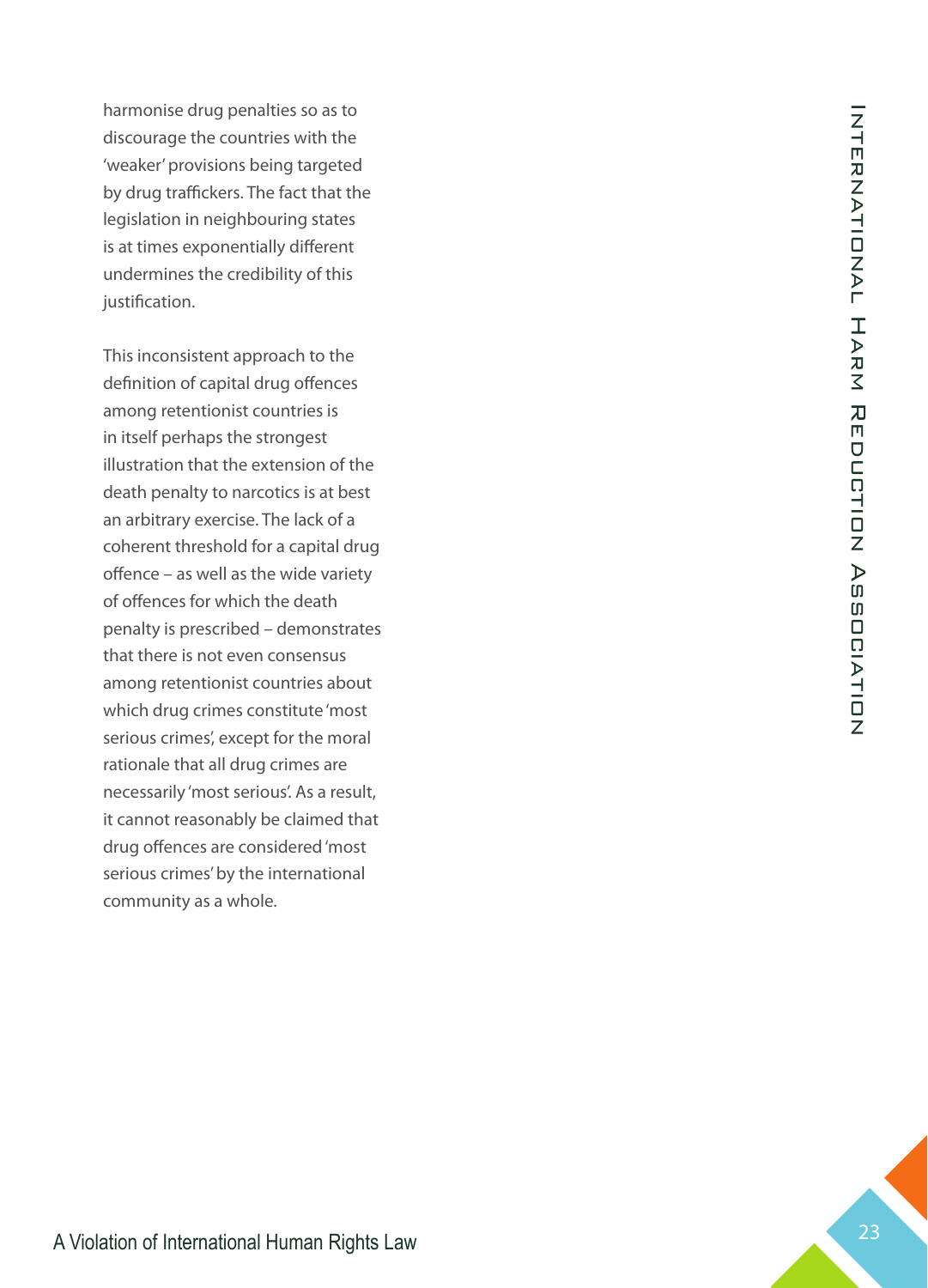# **6 Conclusion**

The steady restriction and abolition of capital punishment worldwide is measurable evidence of the progress of the human rights movement. As described by Professor William A. Schabas, 'Few more dramatic examples of the spread and success of human rights law can be found'.<sup>116</sup> However, the international status of the death penalty for drug-related offences stands in sharp contrast to this abolitionist trend.

As the number of countries practising capital punishment steadily decreased over the past twenty years, the number of retentionist states expanding the scope of the death penalty to include drug offences steadily increased. More countries than ever before now allow capital punishment for drug offences, and in many retentionist countries drug offenders comprise a significant percentage of executions each year.

While retentionist states argue that drug offences meet the threshold of 'most serious crimes' under Article 6(2) of the ICCPR – and suggest that the international community shares this assessment – there is little evidence to support this stance.

116 Schabas (2004) p. 419.

On the contrary, an examination of this question from a variety of perspectives shows that at best no international consensus exists on this issue, and at worst the execution of drug offenders is in clear violation of international law. By carrying out death sentences under such dubious legal circumstances – circumstances that fail to observe the basic safeguards in human rights law – countries that execute drug offenders do so in situations likened by one UN special rapporteur to summary or arbitrary executions.<sup>117</sup> This regressive trend in capital punishment highlights an area of much-needed focus for anti-deathpenalty campaigners and exposes a neglected area of human rights discourse generally.

Punitive, prohibitionist policies continue to drive domestic and international approaches to drug use. These punitive policies – including capital punishment – are typically rooted in moral rationales that entrench and exacerbate systemic discrimination against people who use drugs. As a result, in high income and low income countries across all regions of the world, people who use illegal drugs are among the most marginalised and stigmatised in

<sup>117</sup> UN Commission on Human Rights (22 December 2004) para. 48.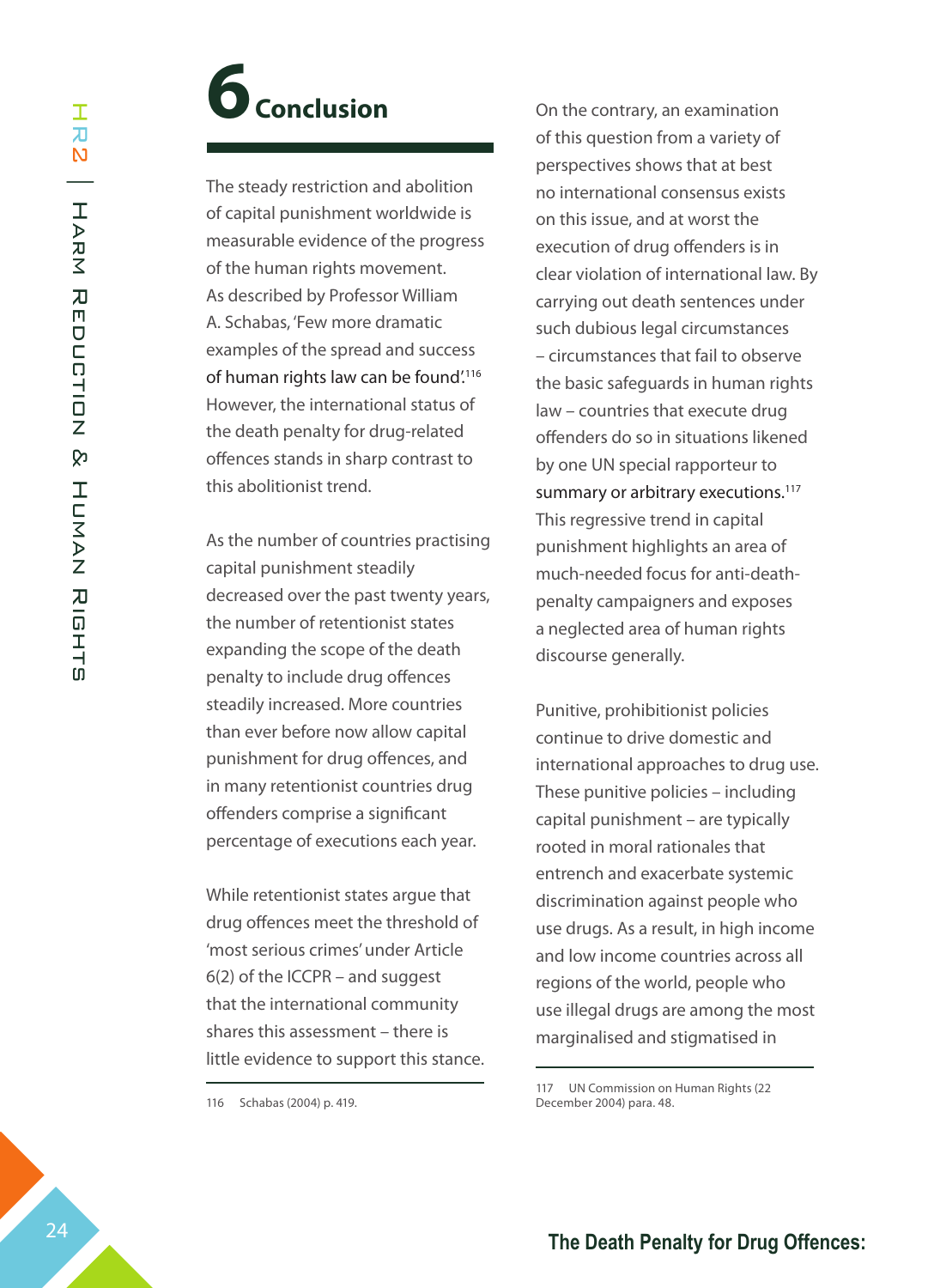society. They are a group uniquely vulnerable to a wide array of human rights abuses,<sup>118</sup> including, in some countries, execution under legislation that fails to meet international human rights safeguards.

**The Death Penalty of The Penalty of International Human Rights Law 25 International Human Rights Law 25 International Human Rights Law 25 International Human Rights Law 25 International Human Rights Law 25 International** The dearth of international attention paid to human rights abuses against people who use drugs suggests that some of the same moralising that drives repressive policy and legislation have also impeded the development of progressive human rights discourse in this area. Indeed, addressing this situation through established international mechanisms is complicated by 'the contradictions faced by the United Nations as it seeks to protect and expand human rights while also acting as the international community's guarantor of conventions to control licit and illicit drugs'.<sup>119</sup>

If the progress towards the abolition of capital punishment is indeed a dramatic example of the success of human rights law, then the expansion of capital punishment for narcotics is a dramatic illustration of failure. This situation not only demands the attention of abolitionists, but also points to the need for the human rights movement to speak out on

state abuses against people who use drugs.

<sup>118</sup> Open Society Institute (2005).

<sup>119</sup> E Bonino in Ibid, p. 17.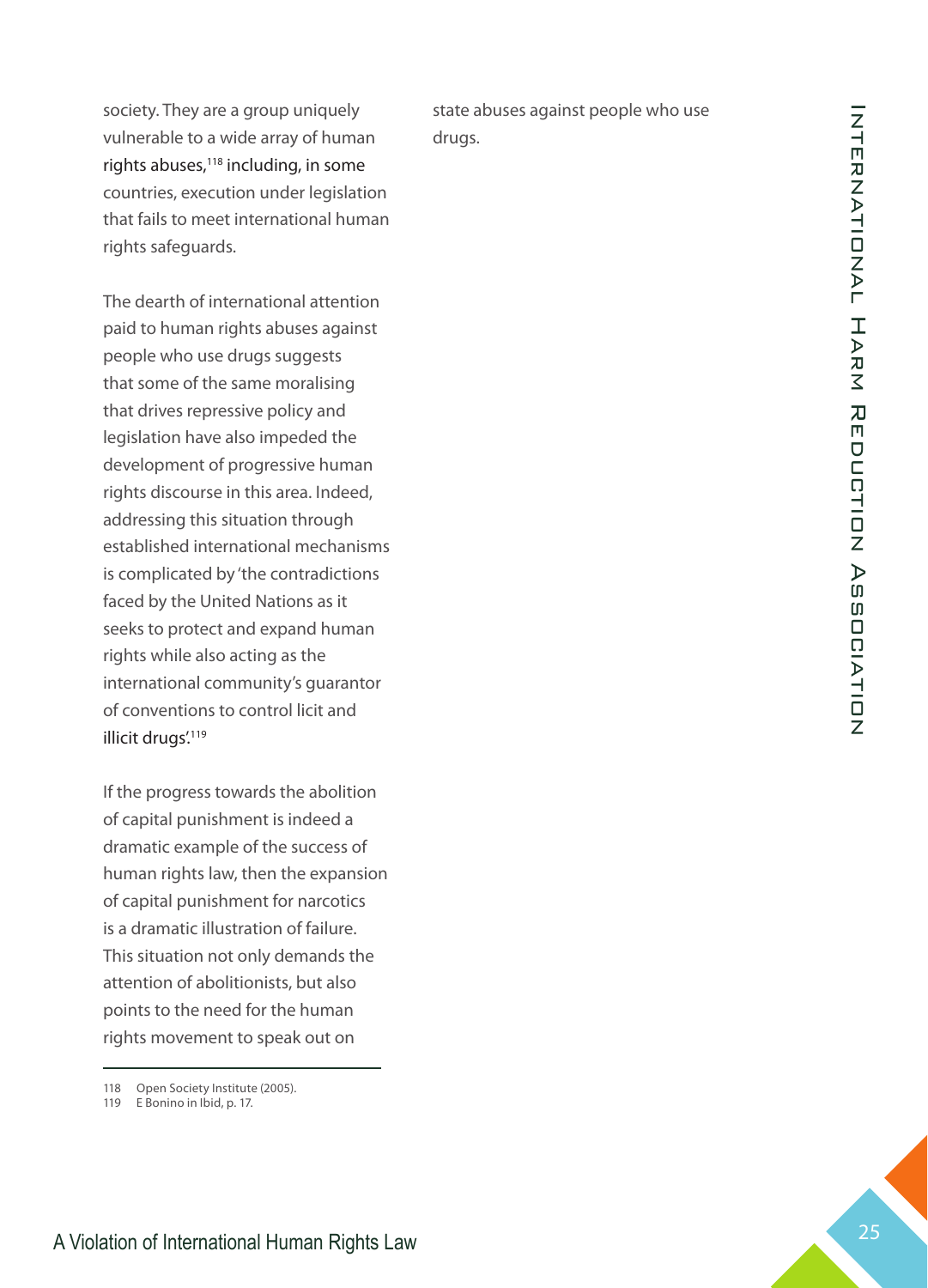# **7 Sources and bibliography**

#### **7.1 International treaties**

International Covenant on Civil and Political Rights (ICCPR) (adopted 16 December 1966, entered into force 23 March 1976) 999 UNTS 171.

## **7.2 United Nations**

#### **UN General Assembly (UNGA)**

14 December 1984: UNGA Res 39/118, *Safeguards Guaranteeing Protection of the Rights of Those Facing the Death Penalty*, UN Doc A/RES/39/118. 13 November 1989: UNGA Sixth Committee (44th Session), 'Summary Record of the 39th Meeting', UN Doc A/C.6/44/SR.39.

9 June 1998: UNGA Plenary GA/9416, Twentieth Special Session, 4th Meeting, 'Effects of Globalization Market Liberalization Poverty on World Drug Problem among issues raised at Assembly Special Session', press release.

22 January 2002: UNGA Res 56/124, *International Cooperation Against the World Drug Problem*, UN Doc A/ Res/56/124.

#### **UN Secretary-General**

Report of the Secretary-General (1995), *Capital Punishment and Implementation of the Safeguards*  *Guaranteeing Protection of the Rights of Those Facing the Death Penalty*, UN Doc E/1995/78.

Report of the Secretary-General (2001), *Capital Punishment and Implementation of the Safeguards Guaranteeing Protection of the Rights of Those Facing the Death Penalty*, UN Doc E/CN.15/2001/10.

#### **UN Commission on Human Rights**

24 December 1996: 'Report by the Special Rapporteur, Mr. Bacre Waly Ndiaye, submitted pursuant to Commission on Human Rights resolution 1996/74' , UN Doc E/ CN.4/1997/60.

9 January 2002: 'Report of the Special Rapporteur, Ms. Asma Jahangir, submitted pursuant to Commission on Human Rights resolution 2001/45', UN Doc E/CN.4/2002/74.

22 December 2003: 'Report of the Special Rapporteur on Extrajudicial, Summary or Arbitrary Executions', UN Doc. E/CN.4/2004/7.

23 January 2004: 'Status of the International Covenants on Human Rights: Question of the Death Penalty', UN Doc E/CN.4/2004/86.

24 March 2004: 'Report of the Special Rapporteur on Extrajudicial, Summary or Arbitrary Executions, Asma Jahangir: Addendum – Summary of cases transmitted to Governments and replies received', UN Doc E/ CN.4/2004/7/Add.1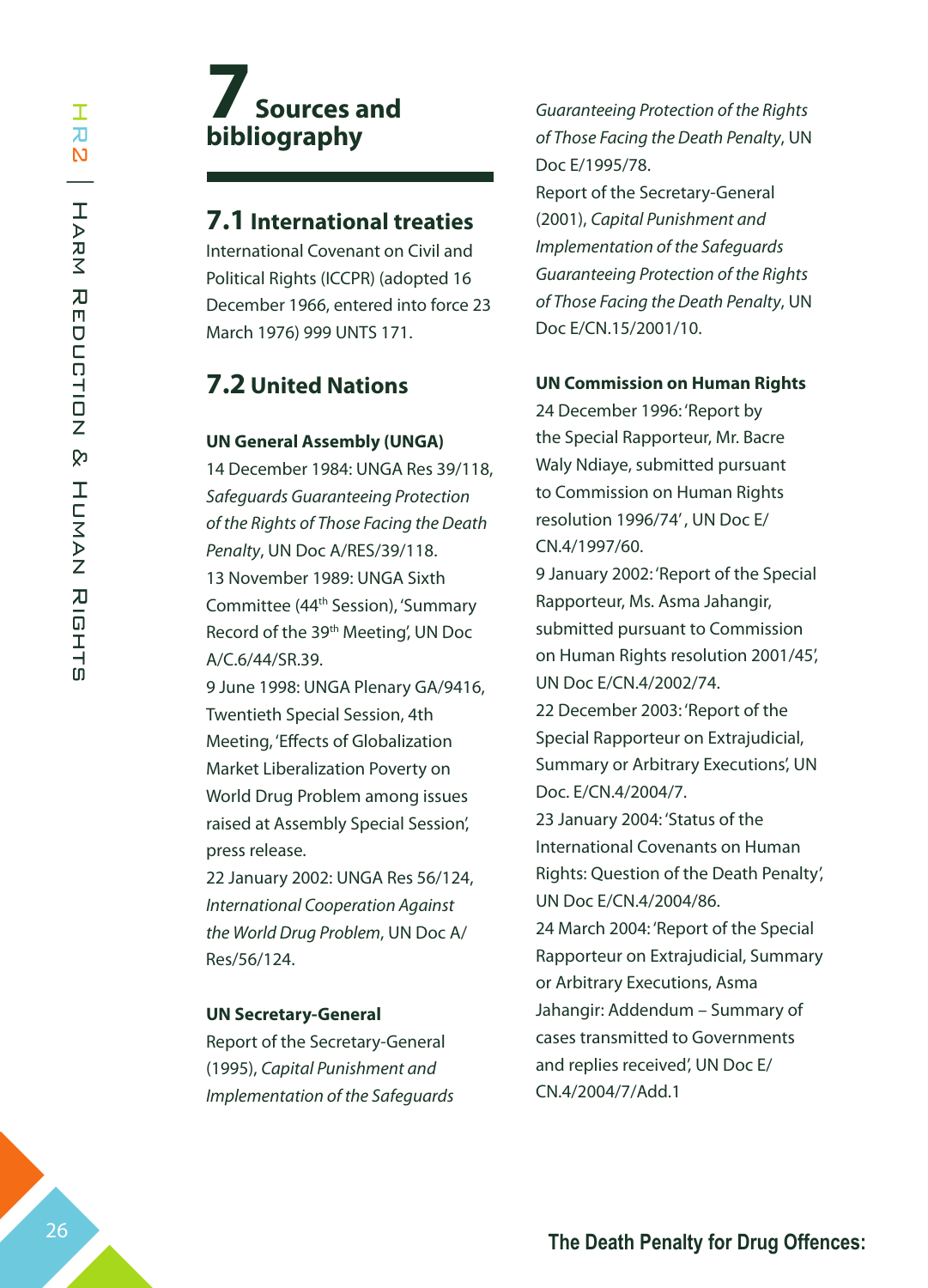21 April 2004: 'Question of the Death Penalty: Commission on Human Rights Resolution 2004/67', UN Doc E/CN.4/2004/127.

22 December 2004: 'Report of the Special Rapporteur on Extrajudicial, Summary or Arbitrary Executions', UN Doc E/CN.4/2005/7.

**The The Penalty Commission of The Penalty Commission of International Association Zopher Dress Commission Association 2014<br>
Frequences:**  $\frac{1}{2}$  **Death Penalty Commission Association 2010<br>
Frequences:**  $\frac{1}{2}$  **Death Pen** 17 March 2005: 'Extrajudicial, Summary or Arbitrary Executions Report of the Special Rapporteur, Philip Alston: Addendum—Summary of cases transmitted to Governments and replies received', UN Doc E/ CN.4/2005/7/Add.1.

10 March 2006: 'Report of the Special Rapporteur on Torture and Other Cruel, Inhuman or Degrading Treatment or Punishment, Manfred Nowak: Mission to China', UN Doc E/ CN.4/2006/6/Add.6.

27 March 2006: 'Extrajudicial, Summary or Arbitrary Executions. Report of the Special Rapporteur, Philip Alston: Addendum—Summary of cases transmitted to Governments and replies received', UN Doc E/ CN.4/2006/53/Add.1.

#### **UN Human Rights Council**

29 January 2007: 'Report of the Special Rapporteur on Extrajudicial, Summary or Arbitrary Executions, Philip Alston', UN Doc A/HRC/4/20.

# **UN Human Rights Committee**

30 April 1982: 'General Comment No.

6: The right to life (art. 6)', *Compilation of General Comments and General Recommendations Adopted by Human Rights Treaty Bodies*, UN Doc HRI/ GEN/1/Rev.

29 July 1993: 'Concluding observations of the Human Rights Committee: Iran', UN Doc CCPR/C/79/ Add.25.

27 July 1994: 'Concluding observations of the Human Rights Committee: Jordan', UN Doc A/49/40. 26 July 1995: 'Concluding observations of the Human Rights Committee: Sri Lanka', UN Doc A/50/40.

30 July 1997: 'Concluding observations of the Human Rights Committee: India', UN Doc CCPR/C/79/ Add.81.

5 November 1997: 'Concluding observations of the Human Rights Committee: Sudan', UN Doc CCPR/ C/79/Add.85.

6 November 1998: 'Concluding observations of the Human Rights Committee: Libyan Arab Jamahiriya', UN Doc CCPR/C/79/Add.101. 27 July 2000: 'Concluding

observations of the Human Rights Committee: Kuwait', UN Doc CCPR/ CO/69/KWT.

25 August 2000: 'Second periodic report of States parties due in 1984: Syrian Arab Republic', UN Doc CCPR/ C/SYR/2000/2.

24 April 2001: 'Concluding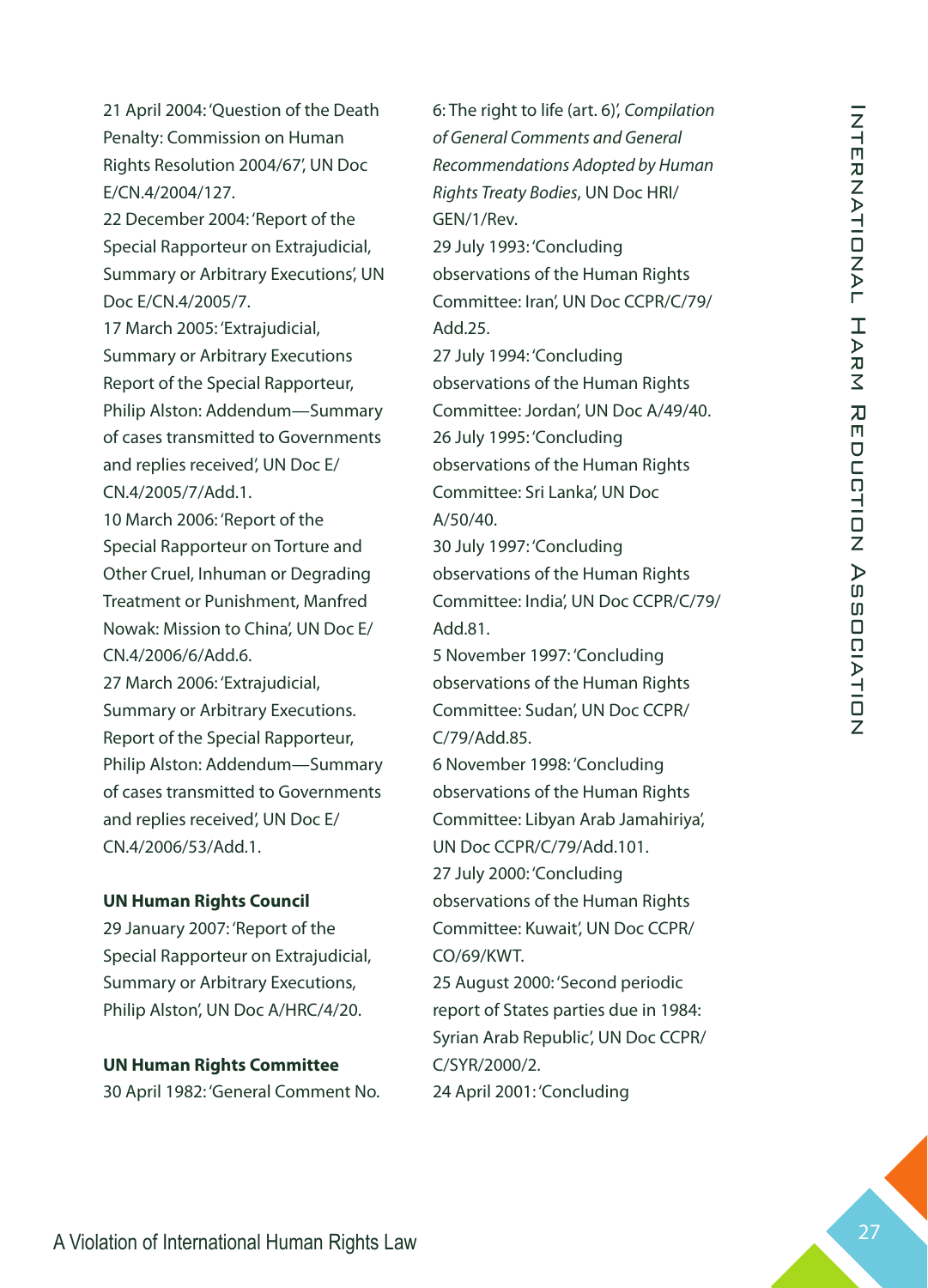observations of the Human Rights Committee: Syrian Arab Republic', UN Doc CCPR/CO/71/SYR. 26 July 2002: 'Concluding observations of the Human Rights Committee: Viet Nam', UN Doc CCPR/ CO/75/VNM.

28 November 2002: Concluding observations of the Human Rights Committee: Egypt', UN Doc CCPR/ CO/76/EGY.

21 July 2003: 'Comments by the Government of Viet Nam on the concluding observations of the Human Rights Committee', UN Doc CCPR/CO/75/VNM/Add.2.

1 December 2003: 'Concluding observations of the Human Rights Committee: Philippines', UN Doc CCPR/C0/79/PHL.

8 July 2005: 'Concluding observations of the Human Rights Committee: Thailand', UN Doc CCPR/CO/84/THA.

#### **Other UN bodies**

UN Commission on Crime Prevention and Criminal Justice (2001), *Capital Punishment and Implementation of the Safeguards Guaranteeing Protection of the Rights of Those Facing the Death Penalty*, 29 March, E/CN.15/2001/10. UN Economic and Social Council (1984), *Safeguards Guaranteeing Protection of the Rights of Those Facing the Death Penalty*, ESC resolution 1984/50 annex 1984 UN ESCOR Supp (No. 1) at 33 UN Doc E/1984/84.

### **7.3 Legislation**

#### **European Court of Human Rights**

Tyrer *v.* United Kingdom (1978) 2 EHRR 1.

#### **Privy Council**

Ong Ah Chuan *v.* Public Prosecutor (1980–1981) AC 648.

#### **Domestic legislation**

Anti-Narcotic Drug Law of 25 October 1988, as amended on 1 July 1989 (Iran).

Decision on the Prohibition of Narcotic Drugs (adopted at the 17th meeting of the Standing Committee of the Seventh National People's Congress on 28 December 1990) (China).

Hashish and Opium Ordinance 1924 Amendment No. 1, 1989 (Sudan). Law No. 11 of 1988 Law on Narcotic Drugs and Psychotropic Substances (Jordan).

Law No. 122 of 1989 amending certain provisions of Decree-Law No. 182 of 1960 concerning the Control of Narcotic Drugs and Regulation of their Utilization and Trade in Them (Egypt).

Law on the Control of Narcotic Drugs and Psychotropic Substances (Oman). Law 3 of 1993 on Control of Illicit Trafficking in and Abuse of Narcotics and Psychotropic Substances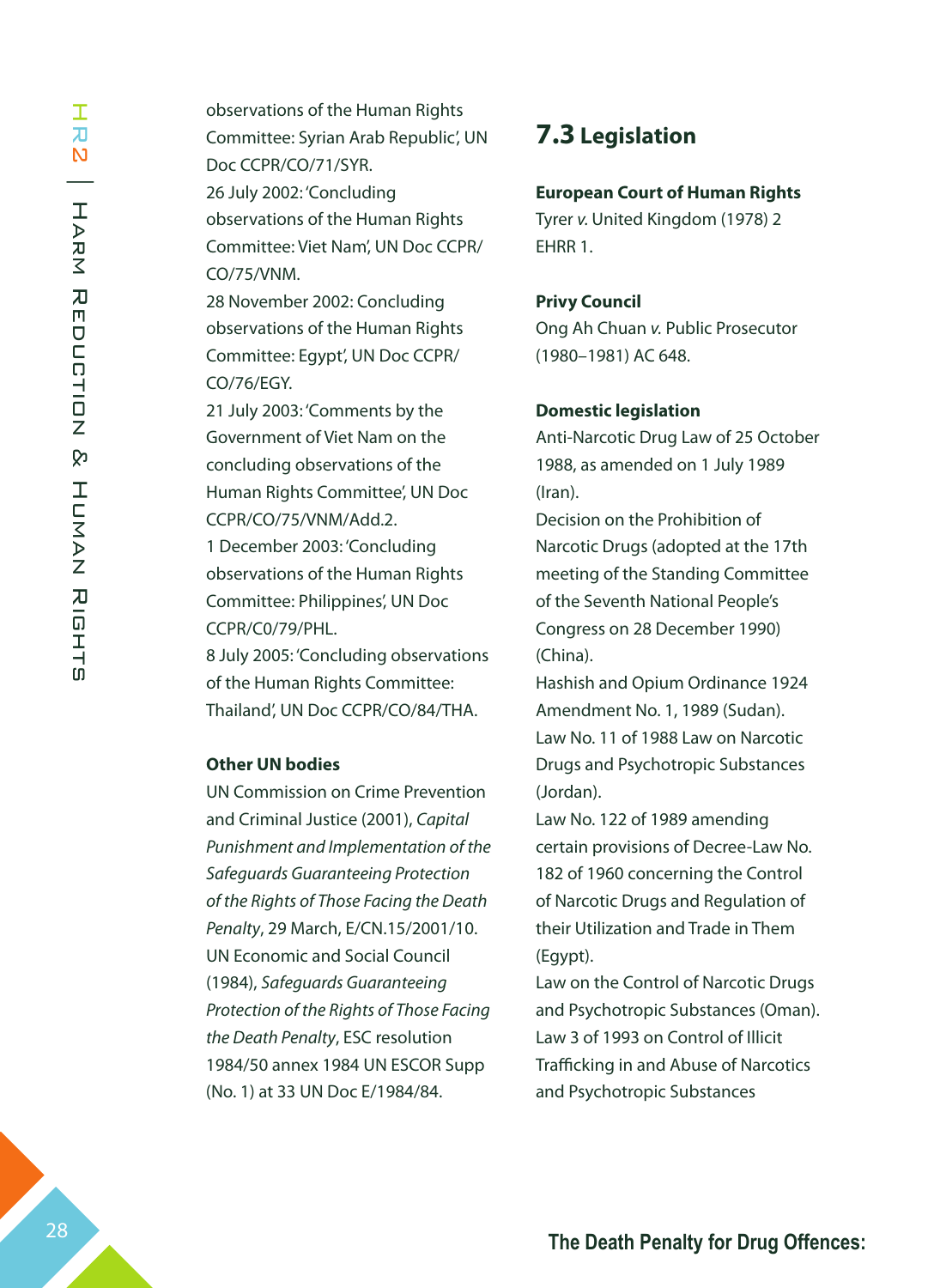(Yemen).

Malaysian Dangerous Drugs Act 1952 (Malaysia).

Misuse of Drugs Act (Chapter 185) 1998 revised edition, Second Schedule Offences Punishable on Conviction (Singapore). Narcotic Drugs and Psychotropic Substances (Amendment) Act 1988 (Act No. 2 of 1989) (India). The Narcotics Control Act, 1990 (Bangladesh). Ordinance No. XLVII of 1995 an Ordinance (Pakistan).

Poisons, Opium and Dangerous Drugs (Amendment) Act No. 13 of 1984 (Sri Lanka).

### **7.4 Amnesty International**

**The Machinest Control of the Drug Offences: A Violation of Control of the Penalty Schedule Control of Aletto Schedule Chemical Human Rights Law 2021-2023, Bending the Reduction Control of Control of Control of Control of** June 1998: *Death Penalty News*, AI Index ACT 53/03/98. 9 May 2001: 'Southeast Asia: Execution of Drug Traffickers Does Not Control The Trade', press release, AI Index ASA 03/001/2001 – News Service No. 79. 1 April 2002: *The Death Penalty Worldwide: Developments in 2001*, AI Index ACT 50/001/2002. March 2003: *Death Penalty News*, AI Index ACT 53/002/2003. 28 August 2003: *Socialist Republic of Viet Nam: The Death Penalty – Inhumane and Ineffective*, AI Index ASA 41/023/2003. 2004: *Amnesty International Report 2004*, AI Index POL 10/004/2004.

15 January 2004: *Singapore – The Death Penalty: A Hidden Toll of Executions*, AI Index ASA 36/001/2004. 2005: *Amnesty International Report 2005*: http://web.amnesty.org/ report2005/sau-summary-engweb. amnesty.org/report2005/sausummary-eng January 2006: *Death Penalty News*, AI Index ACT 53/001/2006. 26 June 2007: 'Asia Pacific: Death Sentences for Drug-related Crimes Rise in Region', AI Index ASA 01/004/2007 (Public) – News Service No. 114. 28 June 2007: 'UN Anti-Drugs Day:

Death Sentences for Drug-Crimes Rise in the Asia Pacific', AI Index ASA/01/02/2007 1.

5 August 2007 (date of last access) 'Facts and Figures on the Death Penalty', http://web.amnesty.org/ pages/deathpenalty-facts-eng

## **7.5 General bibliography**

Aoyagi, M. T. (2005), 'Beyond Punitive Prohibition: Liberalizing the Dialogue on International Drug Policy', *New York University Journal of International Law and Politics*, vol. 37, no. 3, pp. 555–610. *Associated Press* (2002), 'China Executes 64 to Mark UN Anti-Drug

Day', 27 June. Geraghty, A. H. (2004), 'Universal

Jurisdiction and Drug Trafficking: A Tool for Fighting One of the World's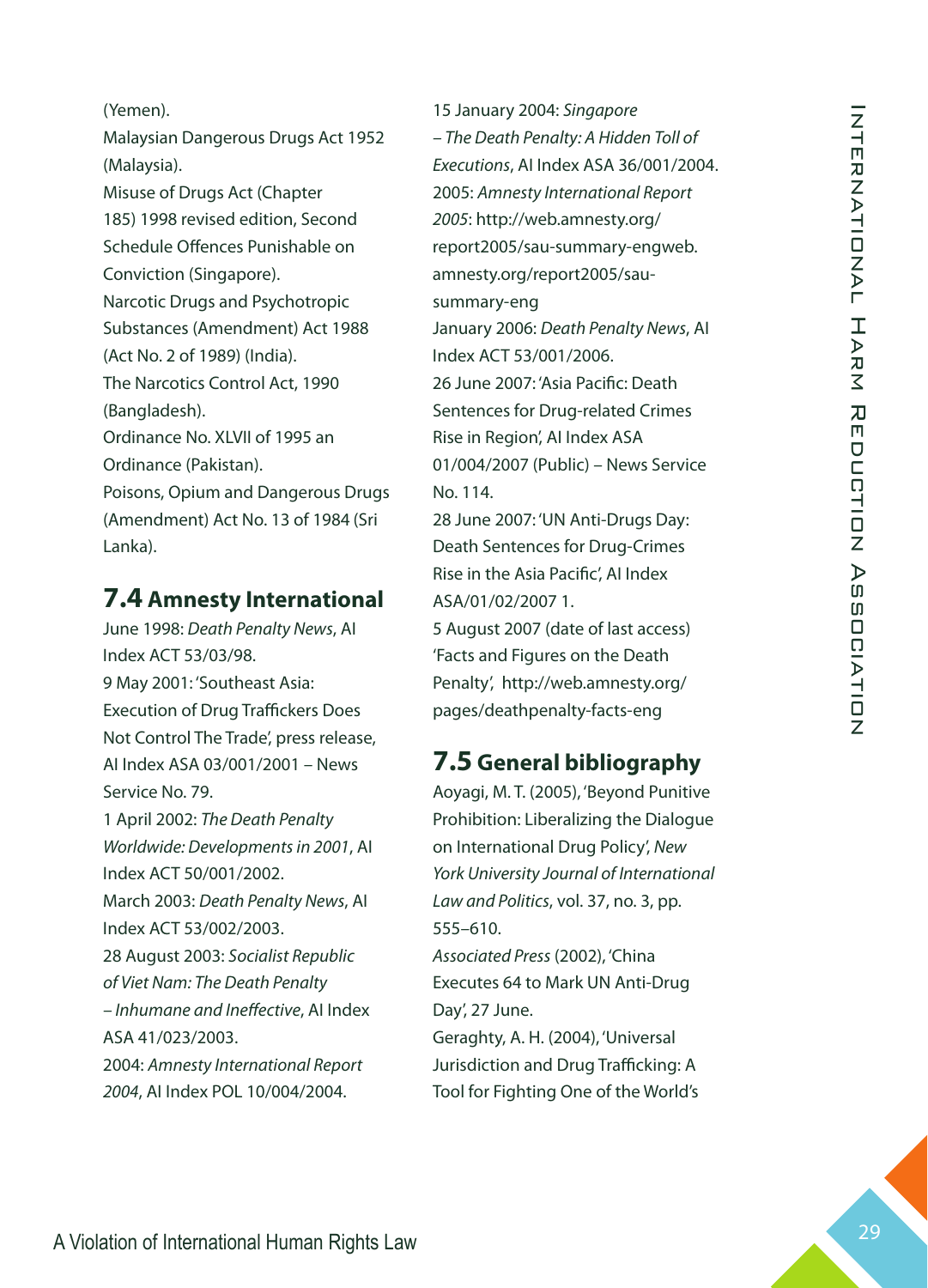Most Pervasive Problems', *Florida Journal of International Law*, vol. 16, pp. 371–404. Gilmore, N. (1996), 'Drug Use and Human Rights: Privacy, Vulnerability, Disability, and Human Rights Infringements', *Journal of Contemporary Health Law and Policy*, vol. 12, p. 355. Government of Singapore (1997), 'Letter dated 27 June 1997 from the Permanent Mission of Singapore to the United Nations Office at Geneva addressed to the Special Rapporteur on Extrajudicial, Summary or Arbitrary Executions', E/CN.4/1998/113, 5 December. Government of Singapore (2004), 'The

Singapore Government's Response to Amnesty International's Report "Singapore – The Death Penalty: A Hidden Toll of Executions"', press release, 30 January.

Harrington, S. L. (1991), 'Death, Drugs and Development: Malaysia's Mandatory Death Penalty for Traffickers and the International War on Drugs', *Columbia Journal of Transnational Law*, vol. 29, p. 365. Hood, R. (2002), *The Death Penalty: A Worldwide Perspective* (3rd edn, Oxford University Press). Hor, M. (2000), 'Singapore's Innovations to Due Process', paper presented at the International Society for the Reform of Criminal Law's Conference on Human Rights

and the Administration of Justice, Johannesburg.

Hor, M. (2004), 'The Death Penalty in Singapore and International Law', *Singapore Year Book of International Law*, vol. 8, pp. 105–117.

Hussein, M. (2006), 'Abdullah Defends Death Penalty for Drug Traffickers', *Bernama Malaysian National News Agency*, 22 February.

Ling, C. S. (2006), 'Debate over the Death Penalty Heating Up', *New Straits Times*, 26 March.

*Malaysiakini* (2005), '229 Executed for Drug Trafficking in Past 30 Years', 13 April: www.malaysiakini.com/ news/35303.

Malaysians Against Death Penalty and Torture (2006), 'No Justification for Death Penalty for Drug Traffickers – Prime Minister Abdullah Was Wrong to Endorse the Death Penalty', press release, 26 February.

Open Society Institute (2005), *Protecting the Human Rights of Injection Drug Users: The Impact of HIV and AIDS* (OSI New York).

Schabas, W. A. (2001), 'The Federal Death Penalty and International Law', *Federal Sentencing Review*, vol. 14, p. 32.

Schabas, W. A. (2002), *The Abolition of the Death Penalty in International Law* (3rd edn, Cambridge University Press). Schabas, W. A. (2004), 'International Law, Politics, Diplomacy and the Abolition of the Death Penalty',